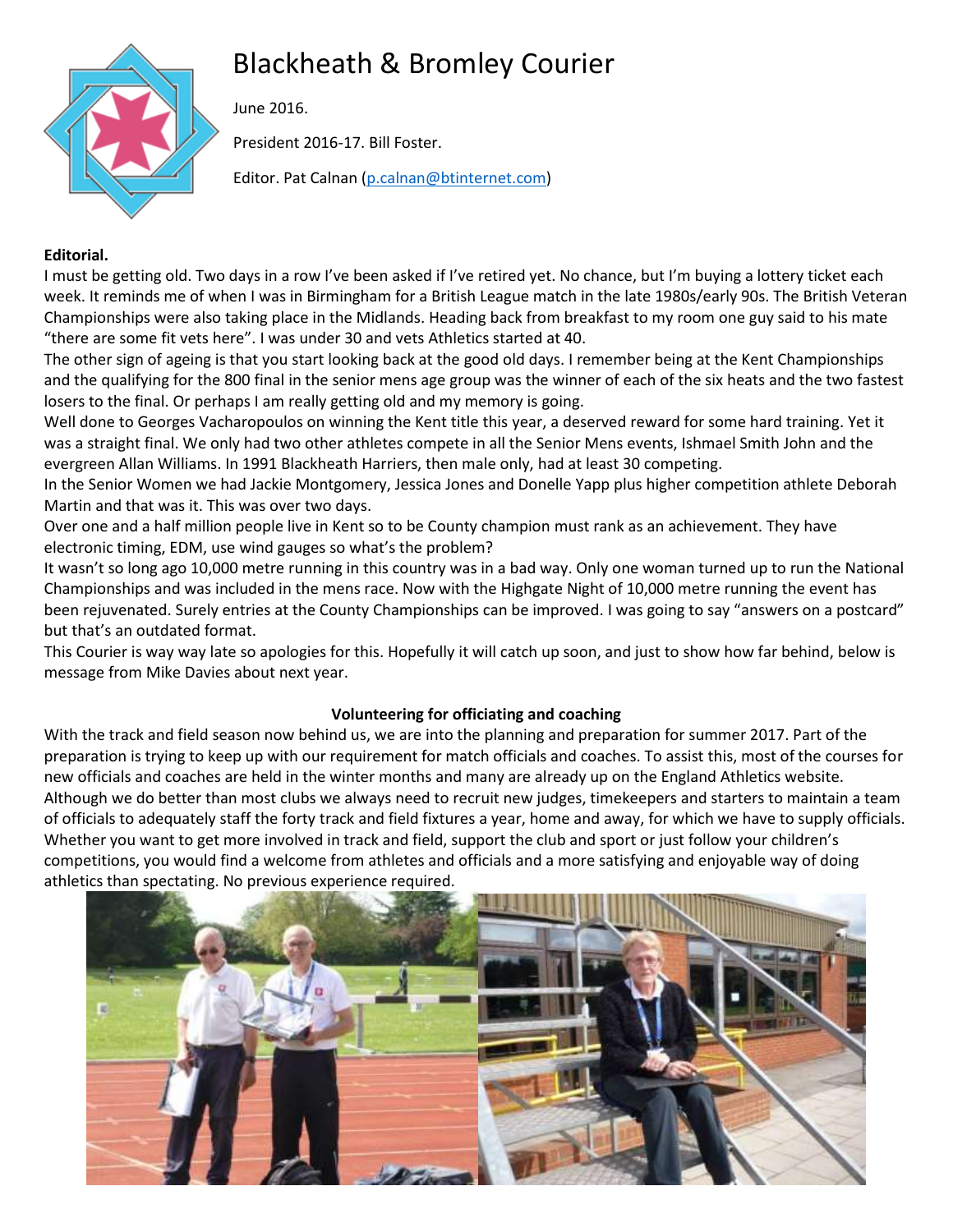We do have coaches for all events but never enough to cater for all athletes and occasions. If you have a passion for athletics you may well have thought about helping others in the sport, whether or not you are still a competitive athlete. If so, talk about it with another coach and then take the next step – do the Coaching Assistant course. The club needs and values its officials and coaches and, to back this up, will pay course fees for those who will judge and coach for the club. Interested? Contact Mike Davies, at mj.davies4@ntlworld.com

#### **Results**

### **30/4/16 – 2/5/16**

**BUCS Champs, Bedford. Men**. 800. Ht6. 3. James Habergham 1.58.02. SF3. 6. James Habergham 1.56.50. 1500. Ht4. 2. Phil Sesemann 4.02.84. SF2. 6. Phil Sesemann 3.56.67. 5000. Ht1. 5. Will Fuller 14.49.91. Final. 7. Will Fuller 14.46.03. 10,000. 2. Graham Rush 30.02.45. 400H. Ht3. 2. Jack Messenger 55.95. Final. 6. Jack Messenger 54.96. 3000s/ch. Ht2. 7. Richard Webb 9.50.30, 13. Tom Desborough 11.05.50. Final. 12. Richard Webb 10.08.21. Long Jump. Q.A. 2. Mark Cryer 6.98 (0.6). Final. 12. Mark Cryer 4.35 (2.2). Triple Jump. Q.B. 3. Rob Sutherland 14.48 (2.3). Final. 3. Rob Sutherland 14.69 (0.9). **Women.** 100. Ht3. 3. Imogen Levy 12.71 (-0.2). Ht6. 3. Vivien Olatunji 12.43 (1.0). SF1. 6. Imogen Levy 12.94 (1.0). SF2. 5. Vivien Olatunji 12.50 (-0.4). 400. Ht5. 1. Rachel Dickens 56.34. SF. 1. Rachel Dickens 55.32. Final. 3. Rachel Dickens 55.22. 5000. Ht2. 10. Amber Reed 19.25.98. Triple Jump. Q.B. 10. Imogen Levy 10.09 (5.4). Discus. Q.A. 7. Gemma Brown 35.44. Q.B. 2. Sam Milner 42.71. Final. 7. Sam Milner 43.12.

**1/5/16. YDL Upper Age group, Windsor. Under 20 Men**. 100. A. 3. Shamar Thomas Campbell 10.79. (ws?) B. 3. Alex Skipp 11.25 (1.4). 200. A. 3. Shamar Thomas Campbell 22.27 (1.7). B. 1. Alex Skipp 22.35 (1.8). 400. A. 3. Ocean Schwartz 49.81. B 1. Will Pope 52.47. 800. A. 6. Charlie Davis 2.15.41. B. 4. Lewis Mills 2.09.83. 1500. A. 4. Joss Barber 4.19.33. B. 3. Angus Harrington 4.23.40. 3000. A. 5. Marco Arcuri 9.38.44. B. 3. Charlie Davis 9.55.37. 100H. A. 5. Edward Adams 16.68 (2.4). B. -. 400 Hurdles. A. 5. Aleksander Wiltshire 65.04. B. Henry James Cowie 63.50. 2000 s/chase. A. 2. James Crawley 6.50.29. B. 2. Charlie Andrews 7.47.18. HJ. A. 5. Aleksander Wiltshire 1.65. B. -. LJ. A. 2. Elliott Thorne 6.75. B. -. TJ. A. Jacob Veerapen 14.38. B. -. PV. A. 3. Frankie Scrivener 3.05. B. -. SP. A. 2. Luc Durant 13.22. B. -. DT. A. 4. Dylan Reeves-Fellows 21.99. B. -. JT. A. James Whiteaker 69.22. B. -. HT. A. 5. Dylan Reeves-Fellowes 20.52. B. - . 4X100. 2. Alex Skipp, Callum Gardner, Joe Freeman, Shamar Thomas Campbell 44.75. 4x400. 2. Shamar Thomas Campbell, Will Pope, Alek Wiltshire, Ocean Schwartz. 3.28.94. **Under 20 Women**. 100. A. 1. Maya Bruney 12.25 (2.6). B. 3. Isio Orugun 12.93 (0.9). 200. A. 4. Modupe Shokunbi 26.88 (0.3). B. 1. Parris Johnson 25.82 (2.7). 400. A. 3. Katy Ann McDonald 58.53. B. 3. Lizzi Ibidunni 63.21. 800. A. 2. Niamh Bridson Hubbard 2.18.50. B. 2. Leah Everson 2.22.90. 1500. A. 1. Niamh Bridson Hubbard 4.31.01. B. 1. Jessica Keene 4.42.09. 3000. A. 2. Jessica Keene 10.16.01. B. 2. Gen Allan 11.10.53. 100H. A. 2. Isabella Hilditch 14.25 (3.2). B. 1. Annie Davies 15.02 (1.5). 400H. A. 4. Isabella Hilditch 71.01. B. 1. Annie Davies 70.55. 1500s/ch. A. 4. Grace Scopes 6.15.52. B. -. HJ. A. 2. Jamilya Robinson Pascal 1.55. B. 1. Isobel Reeves 1.50. LJ. A. 2. Jamilya Robinson Pascal 5.41. B. 2. Toyin Orelaja 5.28. TJ. A. 1. Annie Davies 11.67. B. 1. Mary Adeniji 11.23. PV. A. 2. Sophie Dowson 3.75. B. -. SP. A. 1. Divine Oladipo 13.94. B. -. DT. A. 1. Divine Oladipo 47.86. B. 1. Anna Barnett 34.39. JT. A. 4. Carys Marsden. B. -. HT. A. 3. Emma James 35.07. B. -. 4X100. 1. Maya Bruney, Parris Johnson, Modupe Shokunbi, Isio Orugun 48.40. 4x400. 1. Lizze Ibidunni, Katy Ann McDonald, Niamh Bridson Hubbard, Leah Everson. 4.12.14.

Under 17 Men. 100. A. -. B. 5. Robert Abbott 12.65 (2.9). 200. A. 1. Matthew Knight 22.82 (0.2). B. 3. Chizute Ogbedeh 24.1 (0.9). 400. A. 2. Ben Sutton 52.47. B. 5. Charlie Scrivener 59.39. 800. A. 4. Angus Harrington 2.03.96. B. 4. Coleman Corry 2.14.62. 1500. A. 3. Lewis Mills 4.20.30. B. 3. Charlie Andrews 4.48.86. 3000. A. Michael Eagling 9.41.17. B. 2. Callum Myatt 10.14.52. 100H. A. 3. Josh Watson 14.84 (2.5). B. 1. Femi Sofolarin 15.55 (2.5). 400H. A. 2. Josh Watson 60.73. B. 1. Coleman Corry 63.08. 1500s/c. A. 5. Frankie Scrivener 5.25.65. B. 3. Charlie Scrivener 5.55.60. HJ. A. 2. Henry James Cowie 1.65. B. 1. Edward Adams 1.60. LJ. A. 1. William Adeyeye 6.77. B. 1. Edward Adams 6.04. TJ. A. 2. Elliott Thorne 13.18. B. 3. Max Dowling 11.51. PV. A. 5. George Pope 3.05. B. 2. Lewis Stickings 2.90. SP. A. 2. William Adeyeye 14.79. B. 2. Henry James Cowie 10.17. DT. A. 5. Nathan Sureshkumar 28.64. B. 2. Coleman Corry 20.54. JT. A. 2. Femi Sofolarin 48.45. B. 1. Nor Kasem 45.04. HT. A. 3. James Lancaster 51.53. B. 3. Charlie Short 27.43. 4x100. 2. William Adeyeye, Chizute Ogbedeh, Robert Abbott, Matthew Keene. 46.77. 4X400. 3. George Pope, Lewis Stickings, Edward Adams, Ben Sutton. 3.45.02. Under 17 Women. 100. A. 1. Charmont Webster Tape 12.24 (3.2). B. 1. Katie Woolcott 12.52 (1.8). 200. A. 1. Immanuela Aliu 25.05 (0.6). B. 1. Magda Cienciala 25.83 (1.6). 300. A. 5. Grace Scopes 44.18. B. 2. Olivia Richer 43.73. 800. A. 4. Kelsi Cornish 2.28.8. B. 1. Stephanie Taylor 2.31.57. 1500. A. 2. Millie Smith 4.57.02. B. 1. Gen Allen 4.57.34. 3000. A. 2. Amy Leach 10.44.32. B. 1. Millie Smith 11.00.81. 80H. A. -. B. 1. Kate Purser 12.55 (2.1). 300H. A. 4. Kate Purser 48.70. B. 2. Catrin Murphy 49.11. 1500s/ch. A. 1. Yasmin Austridge 5.07.16. B. 1. Amy Leach 6.11.12. HJ. A. 6. Magda Cienciala 1.35. B. -. LJ. A. Holly Mills 6.17. B. -. TJ. 1. Karina Harris 11.27. B. -. PV. A 3. Yasmin Austridge 2.15. B. -. SP. A. 1. Eloise Locke 13.03. B. 2. Emma James 9.51. DT. A. 2. Carys Marsden 34.42. B. -. JT. A. 1. Eloise Locke 40.57. B. 2. Ellie Moore 21.02. HT. A. 1. Victoria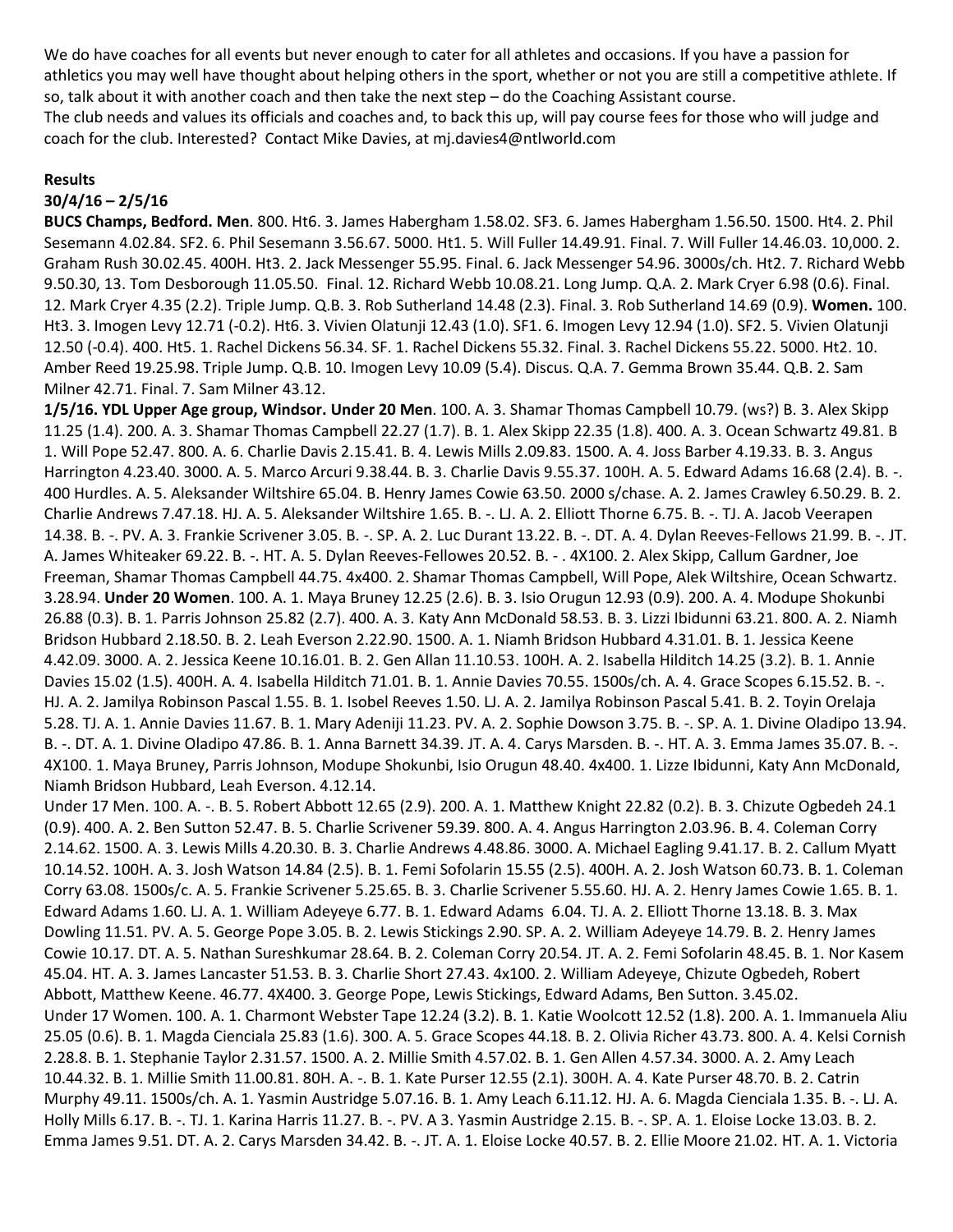Wiltshire 52.99. B. 1. Carys Marsden 34.78. 4x100. 1. Charmont Webster Tape, Magda Cienciala, Katie Wollcott, Immanuela Aliu. 48.00. 4x300. 2. Catrin Murphy, Olivia Richer, Kate Purser, Holly Mills. 2.52.80.

Team Result. 1. Blackheath & Bromley 816. 2. Reading 719. 3. Windsor Slough Eton & Hounslow 697. 4. Shaftesbury Barnet 627. 5. Tonbridge 462. 6. Enfield & Haringey 409.

**Richmond Half Marathon**. 35. Tony Crowder 81.02.

# **2/5/6**.

**Ted Pepper 10km, Norman Park**. 8. James Crawley 38.03, 9. Chris Tuck 38.09, 12. Len Crowder 38.30, 13. Clare Elms 38.48  $(1<sup>st</sup>$  woman), 15. Angus Harrington 39.03, 23. Matthew Pond 40.48, 32. Dave Beadle 42.01, 34. Jessica Keene 42.23, 41. Con Griffin 42.54, 42. Sarah Belaon 43.04, 43. Rod Harrington 43.06, 50. Nick Barber 43.55, 52. Alex Sibley 43.59, 64. Steve Evenden 45.13, 65. Matthew Smith 45.14, 68. Adrian Stocks 45.23, 74. Sara Elmqvist 45.49, 90. Barry Wetherilt 47.32, 99. James Neylon 48.25, 101. Will Slack 48.31, 102. Scott Bulmer 48.34, 112. John Isaacs 48.49, 126. Nigel Bulmer 50.01, 135. Amaris Sibley 50.36, 136. Luigi Arcuri 50.39, 174. Mick Keene 53.39, 178. Isobel Harrington 53.51, 195. Dick Griffin 55.53, 205. Karen Perry 56.17, 209. Andy Kingsmell 56.29, 262. Janet Ricketts 60.59.

**Herne Hill Open, Tooting Bec**. 100. Race K. 5. Shayone Simao 12.21 (1.5). L. 3. Mhairi Brooks 12.70 (3.5). M. 4. Rachel Yeldham 13.56 (3.5). N. 4. Zoe Martial 13.72 (1.2). P. 4. Alexandra Kelsey 14.52 (1.4). 200. A. 1. Dean Hylton 22.04 (4.2). I. 6. Alexandra Kelsey 30.80 (0.1). K. 2. Zoe Martial 28.14 (2.4). L. 2. Gabrielle Dalsan 29.23 (1.9). 400. B. 5. Adeyinka Adeniran 54.69. C. 2. Richard Holt 58.87. 800 .A. 7. Robert Suckling 2.10.45. C. 2. Samuel Reardon 2.23.94. Mile. A. 1. Dan Kennedy 4.30.62. D. 6. Nick Swatton 6.09.48. Long Jump. U20W. 1. Sophia Harper 4.90.

**Mile End Open**. 300. Race 2. 2. Sarah McLellan 44.21, 4. Yasmin Marghini 47.89. R3. 1. Lia Radus 47.88. 800. R1. 4. Yimika Adewakun 2.18.70, 6. Yasmin Marghini 2.20.70, 8. Amy Miller 2.22.26. R2. 1. Lia Radus 2.20.98, 7. Holly Sutton Trott 2.43.51. R3. 1. Parris French 2.32.63. Mile. 8. Kelsey Cornish 5.34.01.

**Pednor 5 Mile Race Walk, Chesham**. 23. David Hoben 60.10.

# **3/5/16**

**Norman Fowler & Avril Bowring Open Meeting, Tonbridge**. 100. R4. 3. Olivia Richer 13.08 (-1.0). R5. 1. Lewis Church 12.00 (-1.8). Mile. 3. Ellie Dolby 5.31.14.

# **7/5/16**

**British Athletics League Division One, Watford.** 100. A. 4. Toby Olubi 10.80 (0.4). B. 5. Shamar Thomas Campbell 11.08 (- 0.1). N/S.R3. 4. Alex Skipp 11.34. 200. A. 7. Toby Olubi 22.43 (-0.1). B. 5. Alex Skipp 22.48 (-0.6). 400. A. 6. Elliot Holland 49.35. B. 1. Ocean Schwartz 48.71. 800. A. 2. Phil Sesemann 1.52.69. B. 1. James Habergham 1.55.55. 1500. A. 5. Georges Vacharopoulos 4.02.47. B. 2. James Habergham 4.06.57. 3000. A. 2. Phil Sesemann 8.24.71. B. 4. Alex Bruce Littlewood 8.44.47. 110H. A. 6. Mark Cryer 15.57. B. 2. Lewis Church 15.42. 400H. 3. Joe Fuggle 53.65. 1. Jack Messenger 54.01. 3000 s/chase. A. 6. Dan Kennedy 10.23.67. B. 5. Charlie Davis 11.07.12. High Jump. A. 6. Lewis Church 1.95. B. 4=. Lewis Ely 1.85. N/S. Jake Field 1.95. Long Jump. A. 1. Tom French 7.60 (-1.2). B. 2. Mark Cryer 6.42. Triple Jump. A. 1. Jonathan Ilori 15.30. B. 1. Rob Sutherland 14.57. Pole Vault. A. 5. Lewis Church 4.00. B. Scott Huggins NH injured. Shot. A. 6. Alex Pope 12.17. B. 3. Lewis Church 11.17. Discus. A. 8. Alex Pope 34.06. B. 7. Mark Cryer 29.94. Javelin. A. 7. Alex Pope 36.87. B. 6. Mark Cryer 35.49. Hammer. A. 5. Alex Pope 39.52. B. 6. Phil Sesemann 4.12. 4x100. 6. Blackheath & Bromley 45.38. (Joe Fuggle, Jack Messenger, Elliot Holland, Toby Olubi). 4x400. DQ. Blackheath & Bromley (Jack Messenger, Ocean Schwartz, Lewis Church, Elliot Holland). Match Result. I. Thames Valley Harriers 339, 2. Southampton 316, 3. Enfield & Harngey 295, 4. Blackheath & Bromley 273, 5. Basingstoke & Mid Hants 267.5, 6. Herne Hill 263, 7. Harrow 212.5, 8. City Of Glasgow 186. **Parkruns. Bromley**. 6. Roger Beswick 18.03, 10. Tim Nash 18.33, 15. Clayton Aves 19.09, 22. Jake Leng 19.36, 24. Sarah Belaon 19.42 (first woman), 27. Stuart Cullum 19.48, 30. Nick Barber 19.56, 63. Adam Parkinson 21.04, 88. Chloe Kibblewhite 21.37, 104. Barry Wetherilt 22.09, 141. Robert Perry 23.04, 150. Jamie Muir 23.18, 176. Izabelle Mitchell 23.45, 180. Chris Swinfen 23.48, 184. Nigel Bulmer 23.52, 191. Jobey Mitchell 23.59, 243. Mark Compton 25.01, 249. Austin Adams 25.11, 338. David Appleton 27.05, 350. Leszek Malynicz 27.31, 367. Andy Tucker 27.47, 371. Zoe Kingsmell 27.57, 431. Bernard Wilson 29.10, 583. Adrian Perry 35.04. **Braunstone.** 1. Ian Frith 16:17. **Bath Skyline**. 140. Chloe Haffenden 27.02. **Crystal Palace**. 2. Angus Harrington 18.24, 7. Carole Penlington 19.48, 11. Lewis Warren 20.24, 20. Rod Harrington 20.59, 41. Nigel Wood 22.39, 52. Glen Read 23.14, 106. John Fenwick 26.10, 108. Isobel Harrington 26.11. **Lloyd park.** 22. Andrew Lawes 21.26. **Killerton**. 15. Bob Minting 21.27. **Dulwich.** 6. Niamh Bridson Hubbard 17.58 (first woman). **Orpington.** 7. Harry Keene 20.04, 15. Matthew Smith 21.14, 38. Andrew Clowes 24.43, 43. John Butler 25.37, 51. Mick Keene 25.58, 83. Sally Smith 27.52, 139. Karen Desborough 34.14. **Margate.** 6. Peter Hamilton 21.46. **Tonbridge**. 53. Mark Ellison 22.21, 162. Anne Cilia 25.58.

**Orpington Marafun & Half Marathon. Half Marathon.** 74. Andy Kingsmell 2.24.48. **8/5/16**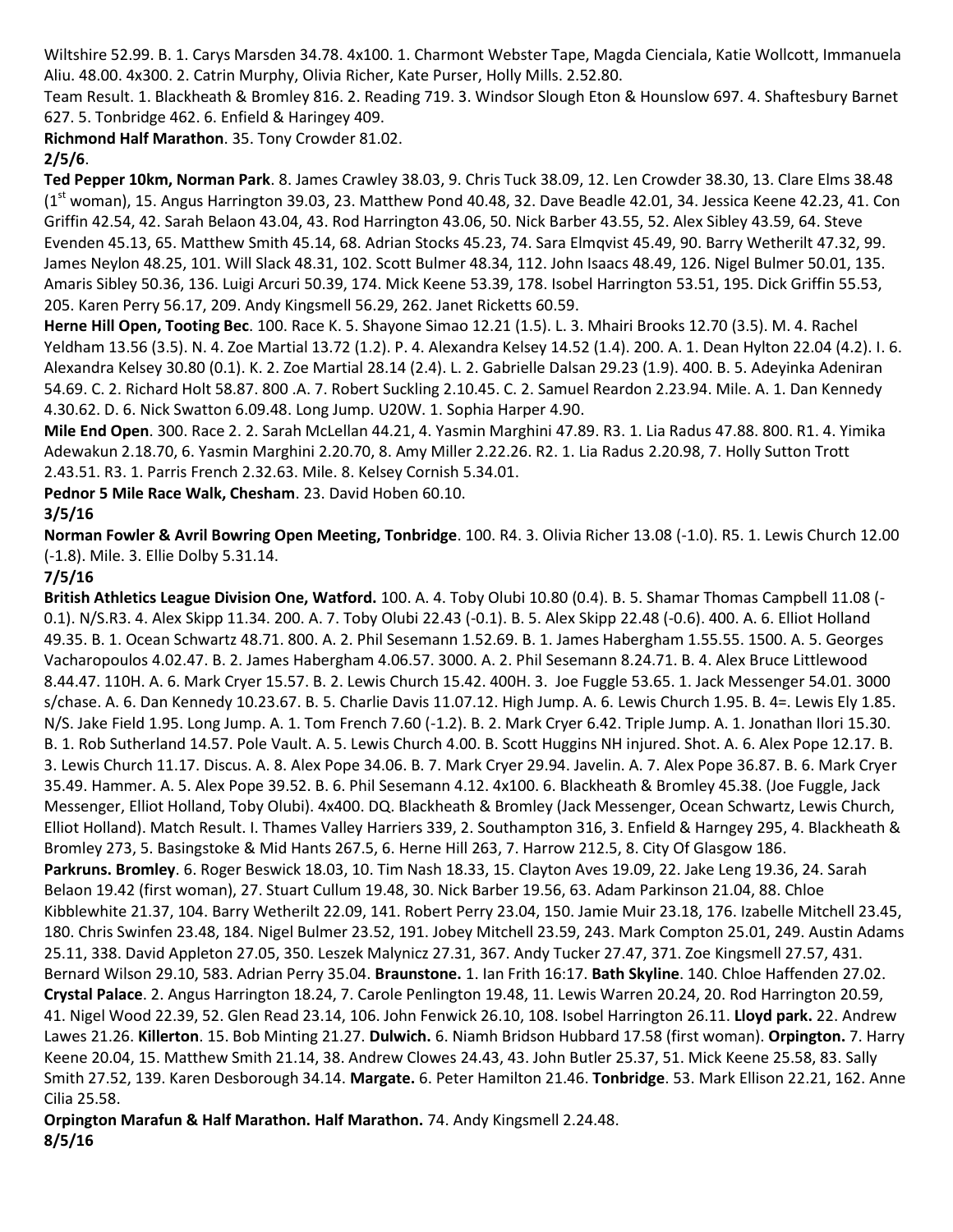**Kent Young Athletes League, Norman Park.** Under 15 Boys. 100. A. 1. Kyron Morgan 12.6, 3. Nana Okwesa (2) 12.8. B. 1. Myles Xavier 12.2, 5. LJ Wright (2) 13.9. 300. A. 1. Peter Guy (2) 39.9, 2. Ben Bennett 40.2. B. 1. Joshua Gbago (2) 39.0, 5. Rowan Fuss 43.9. 1500. A. 1. Rowan Fuss 4.22.4, 7. Keir Lundy (2) 5.12.7. B. 2. Oscar Heaney Bruford 4.43.8. 80H. A. 1. Rico Cottell 11.9, 2. Caelan Raju (2) 12.7. B. 1. Pedro Gleadall 12.9, 5. Cameron Swatton (2) 14.3. HJ. A. 1. Pedro Gleadall 1.80, 3. Caelan Raju (2) 1.55. B. 1. Rico Cottell 1.80, 2. 4. Cameron Swatton (2) 1.35. LJ. A. 1. Myles Xavier 5.54, 2. Nana Okwesa (2) 5.01. B. 1. Joshua Gbago (2) 4.61, 2. Kyron Morgan 4.60. PV. A. 1. Pedro Gleadall 2.90. B. 1. Ethan Kitteridge 2.00. SP. A. 1. Michael Burfoot 11.05, 8. Sean Lancaster (2) 5.93. B. 2. Harry Jack Cowie 8.82. DT. A. 3. Harry Jack Cowie 23.43, 6. Sean Lancaster (2) 20.99. B. 2. Oscar Heaney Brufal 20.86, 4. Peter Guy (2) 15.59. JT. A. 4. Joseph Georgiadis (2) 26.63, 6. Harry Jack Cowie 24.53. B. 4. Rowan Fuss 19.77, 6. Keir Lundy 7.10. 4x100. 1. B&B (Kyron Morgan, Myles Xavier, Rico Cottell, Ben Bennett) 48.2, 4. B&B2. (Nana Okwesa, LJ Wright, Edwin Roberts, Joshua Gbago) 51.0. 4x300 1. B&B (Ben Bennett, Rowan Fuss, Oscar Heaney Brufal, Robert Suckling) 2.48.5. DQ. B&B 2. (Cameron Swatton, Peter Guy, Benjamin Gardiner, Joshua Gbago). Team. 1. B&B. 195, 2. Tonbridge 153, 3. Medway & Maidstone 112, 4. B&B 2 109.5, 5. Bexley 104, 6. Cambridge Harriers 96, 7. Dartford/Swanley 74, 8. Ashford 64.5. **Under 15 Girls.** 100. A. 4. Katia Cienciala 13.6, 8. Madeleine Bonner (2) 14.1. B. 4. Esther Oiwinde 14.1, 8. Emily Purser (2) 14.8. 300. A. 5. Lauren Goddard 44.5, 6. Lily Tappenden (2) 47.2. B. 3. Zoe Martial 45.7, 5. Eva Stephanou (2) 46.0. 1500. A. 1. Lia Radus (2) 4.50.7, 2. Amy Miller 4.57.1. B. 1. Jessica Neal 5.03.9, 3. Niamh Milmo (2) 5.35.7. 75H. A. 4. Grace Fullerton 13.0, 6. Ella Brown (2) 14.6. B. 2. Zoe Austridge 13.2. HJ. A. 3. Alice Prentice 1.53, 8. Elise Swatton (2) 1.05. B. 2. Isabelle Bridge 1.40. LJ. A. 5. Zoe Martial 4.18, 8. Philippa Widdows (2) 3.69. B. 4. Ella Brown 3.63, 5. Zoe Austridge (2) 3.60. PV. A. 2. Eleanor Barrett 2.70, 4. Elise Swatton (2) 2.00. B. 2. Zoe Austridge 2.00. SP. A. 2. Kareena Galley 9.99, 7. Philippa Widdows (2) 6.41. B. 5. Daisy Dowling 6.78, 7. Kendaa Cameron-Chavannes 5.50. JT. A. 1. Daisy Dowling 30.06, 5. Madeleine Bonner (2) 16.68. B. 3. Kareena Galley 13.94, 4. Kendaa Cameron-Chauvannes 10.99. HT. A. 3. Sanmi Odiase 20.41, 6. Eva Stephanou (2) 16.65. B. 2. Skye Cook 19.18. 4x100. 2. B&B (Katia Cienciala, Holly Mpassy, Ruchelle Taylor, Grace Fullerton) 53.3. 3. B&B 2 (Lani Blackwell, Ella Brown, Madeleine Bonner Rashida Akinbola) 55.5. 4x300. 2. B&B (Lauren Goddard, Zoe Martial, Zoe Austridge, Amy Miller) 3.04.0. DQ. B&B 2 (Eva Stephanou, Lily Tappenden, Kendaa Cameron-Chavannes, Ella Brown). Team. 1. B&B 160, 2. Medway & Maidstone 146, 3. Tonbridge 142, 4. Bexley 115, 5. Ashford 103, 6. Dartford/Swanley 89, 7. Cambridge Harriers 86, 8. B&B 2 83. **Under 13 Boys**. 100. A. 4. Barnaby Corry 15.0, 6. Oliver Robertson (2) 15.2. B. 1. Robert Murray (2) 13.8, 6. Matthew Smith 15.5. 200. A. 3. Sam Reardon 28.5, 6. Callum Carlton (2) 32.9. B. 1. Alex Sibley 30.8, 5. Nicholas Paddington (2) 32.4. 1500. A. 1. Sam Reardon 4.46.1, 7. Max Gregson (2) 5.31.1. B. 2. Alex Sibley 5.12.1, 5. Oliver Robertson (2) 5.49.1. 75H. A. 1. Jacob Byfield 13.1, - (2). B. 1. Barnaby Corry 14.5 – (2). HJ. A. 3. Barnaby Corry 1.30, - (2). B. 1. Jacob Byfield 1.25, - (2). LJ. A. 1. Jacob Byfield 4.36, 2. Oliver Robertson (2) 3.82. B. 2. Alex Sibley 3.63, - (2). SP. A. 1. Robert Murray (2) 9.85, 3. Sam Reardon 6.11. B. -, - (2). DT. A. 2. Tom Brash (2) 12.80, -. B. -, - (2). JT. A. 6. Josh Buddle Smith (2) 15.85, 8. Matthew Smith 13.83. B. 2. Nicholas Paddington (2) 15.77, 3. Brandon Back 13.24. 4x100. 5. B&B (2). Oliver Robertson, Callum Carlton, Tom Brash, Nicholas Paddington 61.5, DQ. Barnaby Corry, Alex Sibley, Jacob Byfield, Sam Reardon. Team 1. Cambridge Harriers 130, 2. Medway & Maidstone 128, 3. B&B 1 117, 4. Tonbridge 115, 5. Dartford/Swanley 94, 6. Bexley 90, 7. B&B 2 78, 8. Ashford 36. **Under 13 girls.** 75. 1. Achieng Oneko (2) 10.7, 5. Olivia English 11.0. B. 1. Daiz'a Foster 11.1, 4. Alexandra Sewell (2) 11.9. 150. A. 1. Shakanya Osashaon 20.8, 8. Kasey Walters (2) 24.0. B. 2. Kelsey Pullin 22.6, 6. Sofia Elliott (2) 24.4. 1200. A. 1. Ellie Dolby 3.59.1, 5. Ella Smith (2) 4.19.5. B. A. 1. Amara Sibley 4.12.1, 2. Lily Meers (2) 4.24.4. 70H. A. 2. Olivia English 12.9, 8. Sofia Elliott (2) 16.0. B. 3. Renee Bel- Momodu 14.0, 4. Olivia Howlett (2) 14.1. HJ. A. 1. Akeilya Robinson Pascal 1.45, 3. Rianna Rennie (2) 1.25. B. 1. Daiz'a Foster 1.25, 3. Kasey Walters (2) 1.20. LJ. A. 1. Akeilya Robinson Pascal 4.65, 4. Achieng Oneko (2) 3.76. B. 1. Heidi Forsyth 3.85, 3. Olivia Howlett 3.53. SP. A. 1. Renee Bel – Momodu 8.28, 4. Sofia Elliott (2) 6.46. B. 1. Akeilya Robinson Pascal 7.60, 4. Rose Meers (2) 4.92. DT. A. 3. Renee Bel – Momodu 17.18, 6. Rose Meers (2) 8.38. B. -, - (2). HT. A. -, - (2). B. -, - (2). 4X100. 1. B&B. Shakanya Osashaon, Daniella Harper, Akeilya Robinson Pascal, Renee Bel – Momodu. 55.4, 6. B&B (2). Olivia Howlett, Rianna Renee, Achieng Oneko, Lily Meers. 61.0. Team. 1. Blackheath & Bromley 146, 2. Tonbridge 128, 3. Medway & Maidstone 116.5, 4. Bexley 116, 5. B&B (2) 92, 6. Dartford/Swanley 87.5, 7. Ashford 61, 8. Cambridge Harriers 50. Overall Points score. 1. B&B 643, 2. Tonbridge 563, 3. Medway & Maidstone 527.5, 4. Bexley 445, 5. B&B 2 387.5, 6. Cambridge Harriers 377, 7. Dartford/Swale 364.5, 8 Ashford 289.5.

**Ivy League Championships, Princeton, NJ, USA.** Triple Jump. 3. Stefan Amokwandoh 15.08 (0.5).

**Newham Open Series.** 100. Senior Men. 5. James Alaka 10.63 (-2.2). Ht 1. 4. James Alaka 10.61, 8. Dean Hylton 10.94 (-1.4). Ht 2. 5. Kieran Daly 10.71, 7. Oweka Wanogho 10.93 (-1.9). Senior Women. 8. Shayone Simao 12.35 (-2.6). Ht2. 1. Shayone Simao 12.22 (-0.3). 200. Senior Men. Race 1. 4. James Alaka 20.91. R2. 7. Oweka Wanogho 21.99. R4. 5. Ishamel Smith John 22.86. 300. R1. 4. Jazz Crawford 39.14. 400. Senior Women. R1. 3. Yimika Adewakun 55.78. **9/5/16.**

**Kent Masters League, Canterbury. Men**. M35. 200. A. 6. Nigel Wood 31.9. B. -. 1500. A. 2. Gareth Evans 4.30.3. B. 5. Mark Ellison 5.39.7. LJ. 4. Adrian Stocks 4.76. DT. 6. Adrian Stocks 15.10. 4x100. 6. Gareth Evans, Rob Brown, Nigel Wood, Adrian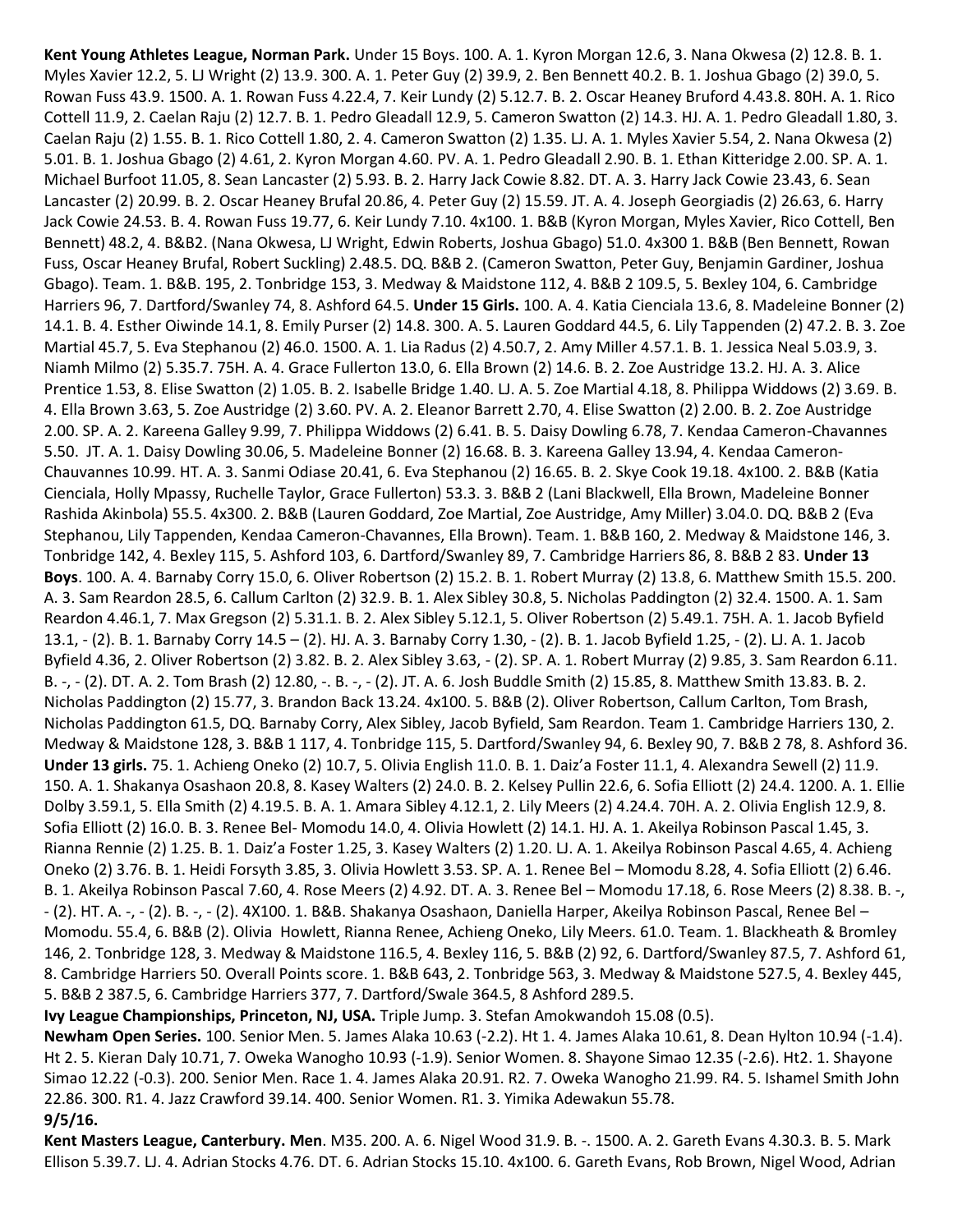Stocks 58.1. M50. 200. 6. Rob Brown 29.6. 1500. 4. Alan Camp 5.07.0. LJ. 5. Rob Brown 3.62. DT. 6. Mark Ellison 11.32. M60. 1500. 1. Rob Brown 5.37.5. DT. Jim Phelan 18.08. Match. 1. Medway & Maidstone 51. 2. Dartford 50. 3. Ashford 47. 4. Cambridge 46. 5. Bexley 45. 6. Blackheath & Bromley 28. League after two matches. 1. Dartford 11 (111). 2. Medway & Maidstone 10.5 (99), 3. Cambridge 7.5 (94), 4. Ashford 6 (93), 5. Bexley 5 (92), 6. Blackheath & Bromley 2 (61). **Women.** W35. 200. A. 4. Jenny Neal 32.4. B. 3. Jane Bradshaw 36.4. 1500. A. 3. Jane Bradshaw 5.30.6. B.1. Jenny Neal 5.48.1. LJ. 4. Anne Cilia 3.55. DT. 4. Anne Cilia 10.72. 4X100 3. Jenny Neal, Jane Bradshaw, Caroline Morten, Jackie Montgomery 65.0. W50. 200. 1. Jackie Montgomery 31.8. 1500. 4. Anne Cilia 6.59.6. LJ. 2. Jackie Montgomery 3.82. DT. 3. Jackie Montgomery 8.53. W60. 1500. -. DT. -. Match. 1. Dartford 73. 2. Bexley 46. 3. Blackheath & Bromley 45. 4. Bromley Vets 39. 5. Cambridge 26. League after two events. 1. Dartford 12 (137), 2. Blackheath & Bromley 8 (92), 3. Bexley 8 (81), 4. Cambridge 7 (83), 5. Bromley Vets 5 (65).

### **10/5/16**

**Vets AC 5 Mile Race Walk, Battersea**. 3. Shaun Lightman 52.39, 4. Pete Hannell 53.48, 6. David Hoben 57.50. **11/5/16**

**Brighton Open**. 800. Race E. 6. Genevieve Allen 2.24.4. Race B. 4. Kelsi Cornish 4.44.3. Long Jump. U17M. 1. Max Dowling 4.98. U20W. 1. Mary Adeniji 4.92.

**Loughborough Students v Army v Police v Birmingham University plus U18s match**. 800. A. 2. Will Fuller 1.56.95. 400 Hurdles. 1. Jack Messenger 54.13.

**Rosenheim League, West Division. Kingston**. 400 non scoring. 6. Richard Holt 58.4.

**West London Pole Vault, Eton**. Women. 5. Sophie Dowson 3.51.

### **14/5/16**

**British Masters Road Relay Championships, Sutton Coldfield**. M35. 10. B&B. 1.41.37. Fintan Parkinson (29<sup>th</sup>) 17.03, Peter Tucker (15) 16.01, Luca Ercolani (18) 17.54, Alex Gibbins (11) 15.55, Steve Cooper (12) 18.31, Michael Skinner (10) 16.13. W35. 13th. B&B. 1.21.37. Carole Penlington (7) 18.14, Jennie Butler (11) 21.12, Sara Elmqvist (12) 21.22, Jenny Neal (10) 20.49. Clare Elms (Dulwich Runners) 17.56.

**EMU 6 Day World Trophy, Balatonfured, Hungary**. John Turner 202.460754 miles.

**EA Combined Events Championships, Bedford. Senior Men**. 2. Lewis Church 6889. 100. 11.69 (1.2), 400. 51.36. 1500. 4.37.23. 110H. 15.23 (1.2), High Jump. 1.97. Long Jump. 6.74 (-0.2). Pole Vault. 4.30. Shot. 11.57. Discus. 37.98. Javelin. 41.75. Mark Cryer. 100. 11.40 (2.3). 400. 51.77. 110H. 15.88 (1.2). High Jump. 1.82. Long Jump 7.04 (1.6). Shot. 10.81. Discus 25.27.

**Kent Championships, Day One, Ashford. Senior Men**. 100. 3. Ishmael Smith John 11.23 (1.6). Pole Vault. 3. Allan Williams 3.30. **Senior Women**. 800. 2. Jessica Jones 2.25.81, 4. Donelle Yapp 2.39.36. High Jump. 1. Deborah Martin 1.55. **Under 20 Men**. 100. Ht2. 5. Callum Gardiner 12.26 (1.6). Ht3. 6. Joe Freeman 11.92 (3.7). 400. 2. Will Pope 52.41. Shot. 2. Luc Durant 11.85. **Under 20 Women**. 200 (1.6). 1. Parris Johnson 25.54, 3. Isio Orogun 26.45, 4. Elizabeth Ibidunni 26.55. 800. 1. Jessica Keene 2.18.02, 2. Georgina Taylor 2.21.48, 3. Leah Everson 2.22.67. Long Jump. 3. Toyin Orelaja 5.37, 4. Jamilya Robinson Pascal 5.35. Triple Jump. 2. Toyin Orelaja 11.05. **Under 17 Men**. 100. 1. Matthew Knight 11.18 (1.1). Ht1. 1. Matthew Knight 11.37 (1.7). 400. 2. Ben Sutton 52.04, 5. Vishnu Dier 56.14, 6. George Pope 57.38, 7. Robert Abbott 60.03. 1500. 3. Lewis Mills 4.14.08. Javelin. 1. Femi Sofolarin 48.66. **Under 17 Women**. 200. Ht1 (2.5). 3. Olivia Richer 26.21. Ht2 (0.6). 1. Immanuela Aliu 25.19, 2. Magda Cienciala 26.07, 8. Gabrielle Dalsan 29.46. Final (2.7). 1. Immanuela Aliu 24.53, 3. Magda Cienciala 25.59, 6. Olivia Richer 26.05. 800. 4. Millie Smith 2.25.84, 5. Grace Scopes 2.25.86, 6. Stephanie Taylor 2.26.84. 1500 s/chase. 1. Yasmin Austridge 4.58.09 (Championship Best). Shot. 1. Eloise Locke 12.47. Discus. 1. Carys Marsden 34.58, 2. Eve Keith 33.87. Hammer. 1. Victoria Wiltshire 52.01, 2. Carys Marsden 39.04. **Under 15 Boys**. 100. Ht1. (1.6) 1. Rico Cottell 11.85. Ht3 (0.2). 1. Kyron Morgan 12.20, 5. Leo McCallum 14.24, 6. Jonathan Abbott 14.65. Final (0.5). 3. Rico Cottell 11.80, 4. Kyron Morgan 12.07. 300. Ht2. 6. James Gregory 47.34. 1500. 10. Joseph Georgiadis 4.51.10, 13. Cameron Swatton 4.59.21. 80H (0.5). 1. Caelan Raju 12.33. High Jump. 1. Rico Cottell 1.80, 2. Pedro Gleadall 1.65, 5. James Gregory 1.30. Long Jump. 1. Myles Xavier 5.70, 15. James Gregory 4.14. Javelin. 1. Pedro Gleadall 47.39. **Under 15 Girls**. 200. Ht3. (1.7) 3. Eva Stephanou 28.48, 6. Greta Elliott 30.50. 800. Ht2. 2. Lily Tappenden 2.26.85. Final. 4. Lily Tappenden 2.26.21. 75H. Ht2. (1.2). 3. Zoe Austridge 12.79, 6. Ella Brown 14.41. Final. 3. Zoe Austridge 12.56 (1.6). Pole Vault. 3. Eleanor Barrett 2.70, 6. Zoe Austridge 2.10, 7. Eloise Swatton 1.95.

**ACC Championships, Tallahassee, FL, USA.** Long Jump.3. Oliver Newport 7.78 (1.2).

BMC Grand Prix, Stretford. 1500. Race B. 2. Phil Sesemann 3.45.98. Race D. 3. Will Fuller 3.50.97.

**Parkruns**. **Banstead Woods**. 35. Bob Minting 21.07. **Bromley**. 4. Roger Beswick 18.31, 6. Robert Perry 18.53, 8. Matthew Pond 19.02, 10. Clayton Aves 19.08, 11. Jake Leng 19.09, 15. Max Gregson 19.22, 31. Steve Pairman 19.57, 32. Mike Simms 20.01, 46. Stuart Cullum 20.53, 53. Chris Gentle 21.18, 58. Adrian Stocks 21.26, 59. Chris Swinfen 21.35, 68. Niamh Milmo 21.59. 80. Scott Bulmer 22.32, 99. James Neylon 23.13, 105. Izabelle Mitchell 23.21, 108. Nigel Bulmer 23.27, 121. Luigi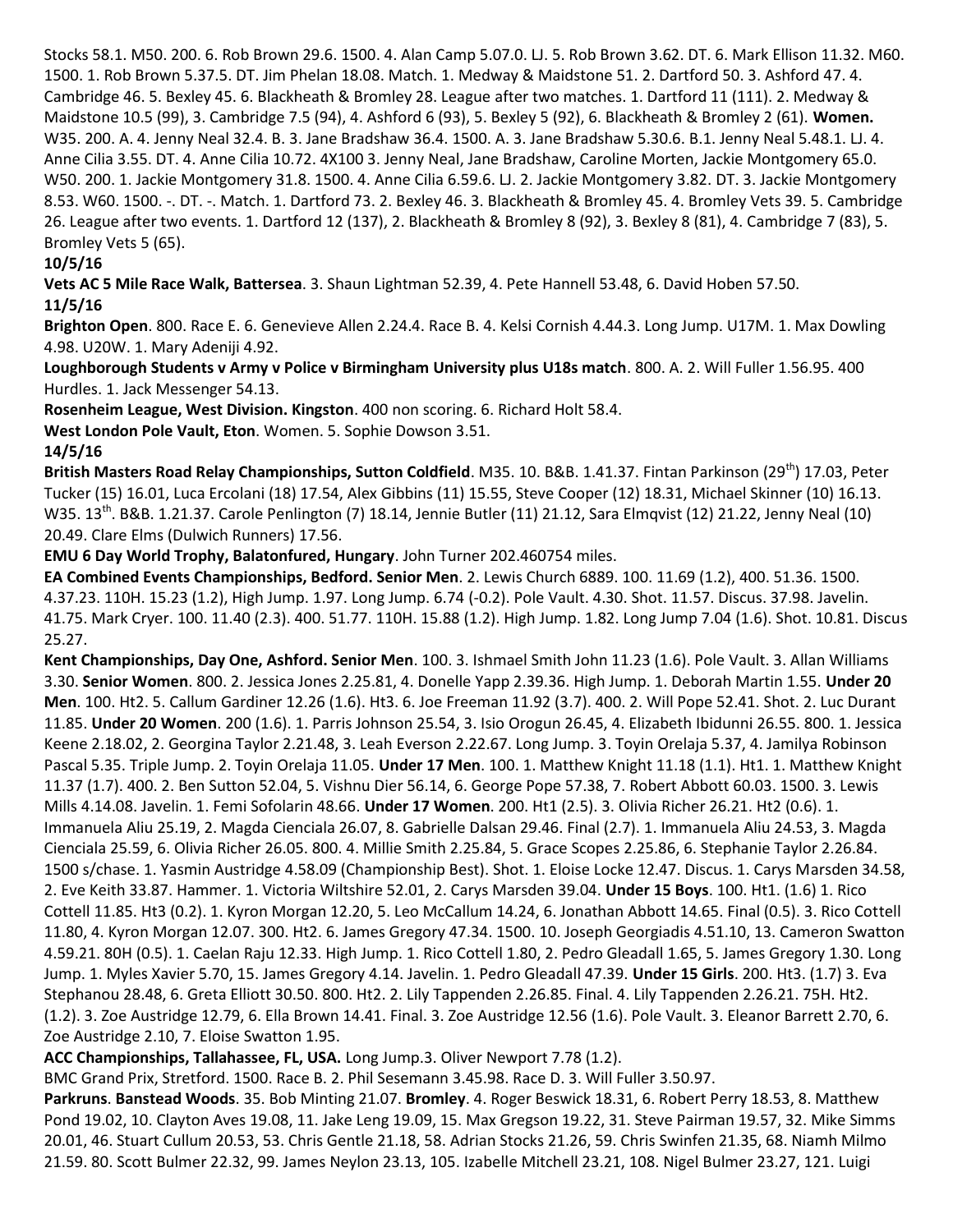Arcuri 23.43, 122. Tim Ward 23.45, 147. John Butler 24.26, 152. Mark Compton 24.32, 159. Adrian Perry 24.45, 164. Jobey Mitchell 24.56**. Greenwich**. 28. Barry Wetherilt 22.18. **Bath Skyline**. 129. Chloe Haffenden 26.28. **Crystal Palace**. 36. Nigel Wood 22.38. **Lloyd park**. 23. Andrew Lawes 21.00, 126. John Fenwick 27.07. **Orpington**. 13. Oliver Robertson 20.23, 18. Matthew Smith 21.46, 21. Harry Keene 22.17, 48. Andrew Clowes 24.48, 68. Mick Keene 25.53, 90. Sally Smith 27.30, 99. Natasha Nelson 28.24, 174. Karen Desborough 34.05. **Pegwell Bay**. 14. Paul Ross-Davies 21.17. **Lullingstone**. 6. Nick Barber 22.19.

**Oxford Championships.** 3000 walk. 4. David Hoben 21.51.1

**Sparkassen Meeting, Ellwangen Germany.** Men. 100 R2. 4. Kieran Daly 10.67 (2.2). RB. 4. Kieran Daly 10.69 (2.9). Triple Jump. 2. Jonathan Ilori 15.26 (0.0). Women. 100. R5. Montell Douglas DQ.

**15/5/16 Kent Championships, Day Two. Ashford**. **Senior Men**. 200. 4. Ishmael Smith John 23.52 (-1.6). 800. 1. Georges Vacharopoulos 1.57.57. **Senior Women**. Pole Vault. 1. Jackie Montgomery 2.60. **Under 20 Men**. 200. Ht2. 2. Alex Skipp 22.9 (1.1). Final. 1. Alex Skipp 22.43 (1.6). 400H. 1. Bailey Stickings 57.17. **Under 20 Women**. 100. (-0.7) 1. Parris Johnson 12.47, 3. Isio Orogun 12.92. 1500. 1. Niamh Bridson Hubbard 4.31.07, 2. Jessica Keene 4.47.91. Shot. 1. Divine Oladipo 13.70. Discus. 1. Divine Oladipo 47.01, 2. Anna Barnett 33.55. **Under 17 Men**. 200. 1. Matthew Knight 22.75 (0.0). 800. Ht2. 1. Angus Harrington 2.03.88. Final. 4. Angus Harrington 2.02.45. 400H. 3. Coleman Corry 59.61. Pole Vault. 2. George Pope 3.15, 3. Frankie Scrivener 3.00. Discus. 3. Nathan Sureshkumar 32.12. **Under 17 Women**. 100. Ht1. (0.8) 2. Katie Woolcott 12.85, 3. Mhairi Brooks 12.99, 6. Sophia Harper 13.79, 7. Gabrielle Dalsan 13.80. Ht2. (0.5). 1. Immanuela Aliu 12.23, 2. Magda Cienciala 12.66. Final (0.9). 1. Immanuela Aliu 12.02, 2. Magda Cienciala 12.52, 3. Katie Woolcott 12.92, 4. Mhairi Brooks 13.02. 1500. 4. Kelsi Cornish 4.50.22, 6. Millie Smith 4.59.01, 8. Amy Leach 5.01.58, Genevieve Allan 5.04.29. Long Jump. 7. Sophia Harper 4.40. Triple Jump. 2. Karina Harris 10.90, 3. Nicole Farmer 10.38. Javelin. 1. Eloise Locke 44.08 (Championship Best Performance). **Under 15 Boys**. 200. (-1.0). 2. Myles Xavier 25.00, 3. Kyron Morgan 25.18. 800. Ht1. 1. Robert Suckling 2.16.24. Ht3. 1. Rowan Fuss 2.14.90. Final. 1. Robert Suckling 2.11.51, 3. Rowan Fuss 2.14.41. Pole Vault. 1. Pedro Gleadall 3.10, 5. Ethan Kitteridge 2.10. Shot. 1. Michael Burfoot 11.30, 5. Pedro Gleadall 9.66. Discus. 2. Michael Burfoot 32.87. **Under 15 Girls**. 100. Ht1. 3. Katia Cienciala 13.36 (0.2). Ht2. (0.8) 2. Holly Mpassy 13.42, 4. Rahmat Ottun 13.93. Ht3. (0.8) 5. Esther Oniwinde 14.07, 6. Lani Bakewell 14.26. Ht4. (0.8). 4. Zoe Martial 13.63. SF1. (0.9). 3. Holly Mpassy 13.48, 8. Zoe Martial 13.85. SF2. (1.6). 5. Katia Cienciala 13.46. Final. (1.7). 6. Holly Mpassy 13.23. 300. Ht1. 3. Lauren Goddard 46.01, 5. Kendae Cameron Chavannes 49.55. Final. 5. Lauren Goddard 45.32. 1500. 2. Morgan Squibb 4.53.88, 4. Jessica Neal 4.58.30, 11. Rosanna Allan 5.27.17, 12. Emily Davis 5.36.60. 3000 walk. 2. Isabelle Bridge 18.23.94. High Jump. 3. Alice Prentice 1.50. Long Jump. 10. Zoe Martial 4.30, 15. Zoe Austridge 4.16. Javelin. 1. Daisy Dowling 30.99. **ECAC/IC4A Champs, Princeton, NJ, USA**. Triple Jump. 8 Stefan Amokwandoh 14.71 (-1.1).

### **14-15/8/16**

**Essex Championships, Chelmsford. Under 20 Women**. 100. 2. Modupe Shokunbi 12.30 (2.2). **Under 17 Men**. 100 Hurdles. 3. William Adeyeye 13.62 (2.9). Shot. 2. William Adeyeye 14.24.

**Middlesex Championships, Lee Valley**. Senior Men. 3000 walk. 3. Shaun Lightman 18.34.75. Under 15 girls. 1500. 1. Lia Radus 4.55.72, 2. Yasmin Marghini 4.57.45. Under 13 Girls. 1500. Maayan Radus 5.12.02.

**Norfolk Championships, Norwich**. Senior Men. High Jump. 1. Lewis Ely 1.85. Under 20 Men. 400. 1. Elliot Holland 50.5. Under 20 Women. 400. 2. Belinda Clark 60.0.

**Somerset Championships, Yeovil**. Under 17 Men. 800. 1. Henry James Cowie 2.00.97.

**Surrey Championships, Kingston**. Senior Men. 100. 2. Dean Hylton 11.08 (-2.5). Ht 1. 2. Dean Hylton 11.03 (-1.3). 200. (-2.2). 3. Oweka Wanogho 22.24, 5. Dean Hylton 22.60. Heat 1. 1. Dean Hylton 22.28 (-1.7). Ht2. 2. Oweka Wanogho 22.35 (-1.6). 400H. 4. Richard Holt 63.27. Senior Women. 2. Shayone Simao 12.67 (-2.4). Ht2. 1. Shayone Simao 12.39 (-1.8). Under 20 Men. 200. 1. Ocean Schwartz 22.72 (-3.1). Ht1. 1. Ocean Schwartz 22.49 (-0.6). 400. 1. Ocean Schwartz 49.7. Triple Jump. 1. Jacob Veerapen 14.00. Javelin. 2. Ocean Schwartz 37.33. Under 20 Women. 100. 1. Maya Bruney 12.40 (-2.7). Under 17 Men. 400H. 2. Josh Watson 62.75. Under 17 Women. 100. 1. Charmont Webster Tape 12.10 (0.5). 200. 1. Charmont Webster Tape 25.69 (-2.0). Ht1. 1. Charmont Webster Tape 25.70 (-3.3). 800. Ht2. 6. Eloise O'Shaughnessy 2.32.78. 80H. 4. Kate Purser 12.80 (-2.3). Ht1. 3. Kate Purser 12.91. 300H. 3. Kate Purser 46.51, 5. Catrin Murphy 48.07. Under 15 Girls. 100. 7. Grace Fullerton 13.69 (-2.5). Semi Final. 4. Grace Fullerton 13.75 (-2.5). Ht1. 3. Grace Fullerton 13.62 (-1.9). 800. 5. Amy Miller 2.21.83. Ht4. 3. Amy Miller 2.23.91. 1500. Ht1. 1. Sophie Hoare 4.45.67. 75H. Ht2. 3. Grace Fullerton 12.9. Under 13 Girls. Ht2. 5. Holly Sutton Trott 2.41.44.

**Continental 100 Mile/24 Hour race walk and supporting races. Schiedam, Holland.** 50km. 7. David Hoben 7.16.02. **Big Ten Conference Championships, Lincoln NE, USA**. 100H. Ht1. 5. Jahisha Thomas (2.0). Long Jump. 7. Jahisha Thomas 5.96 (0.7). Triple Jump. 4. Jahisha Thomas 12.72 (0.7).

**17/5/16**

**BMC Gold Standard Races, Stretford.** 800. 5. James Habergham 1.53.49.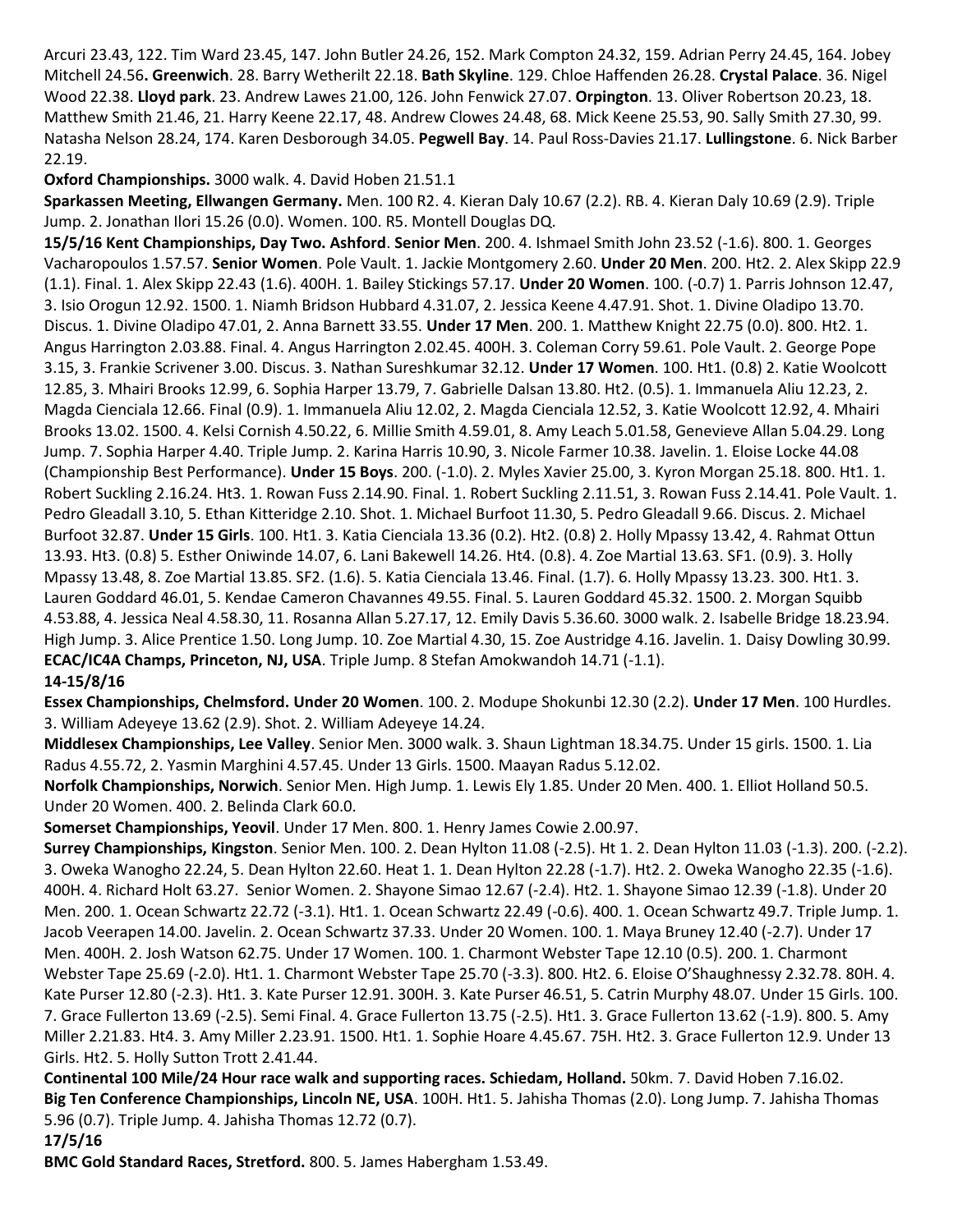### **18/5/16**

**Beckenham Road Relay**. 4. B&B Marco Arcuri 14:20 Callum Alyatt 15:35 Angus Harrington 14:10 44:05, 14. B&B Beckenham Chapter Richard Byford 15:49 Tim Ayres 16:25 Chris Tuck 15:01 47:15, 23. B&B. Roger Beswick 15:24 Luca Ercolani 15:39 Jenny Neal 17:36 48:39, 40. B&B. Sarah Belaon 17:09 Sara Elmqvist 18:15 Carole Penlington 16:57 52:21, 43. B&B Andy Lawes 17:19 Tracey Ashenden 19:36 Marc Knowles 15:48 52.43. 50. B&B Adrian Stocks 16:43 Angela Powell 20:18 Brian Donnelly 17:03 54:04. 59. B&B Robert Minting 17:22 Luigi Arcuri 19:54 Chris Pike 18:04 55:20, 60. B&B Graham Hollingdale 16:02 Neil Roberts 20:59 Barry Wetherilt 18:23 55:24, 62 B&B. Alex Tobin 17:32 Ozzie Adams 19:39 Nigel Wood 18:33 55:44. 63. B&B Steve Pairman 16:45 Mark Compton 20:22 Paul Kerekgyart 18:43 55:50, 64. B&B Mike Simms 17:35 Dave Leal 19:24 David Carton 19:01 56:00. 66. B&B Clayton Aves 15:58 Andy Kingsmell 22:09 Nigel Haffenden 18:09 56:16. 67. B&B Paul Sharpe 15:45 Zoe Kingsmell 22:35 Steve Evenden 17:59 56:19, 77. B&B David Beadle 16:35 Jannet Ricketts 22:54 Rob Brown 18:52 58:21.

**Watford Open Meeting**. 800. R7. 7. L Radus 2.22.41.

## 20/5/16

**AAC Championships, Tallahassee**. Long Jump. 3. Oliver Newport 7.78 (1.2). 20-22/5/16

**European Veterans Non Stadia Championships, Vila Real, Portugal**. 10km walk. M65. 4. Roger Michell 63.13. Team. M65. 1. Great Britain inc Roger Michell. 30km walk. M65. 4. Roger Michell 3.27.33. Team. M65. 1. Great Britain inc Roger Michell. 10km. 16. Clare Elms 40.28. Half Marathon. 11. Clare Elms 87.35.

# **21/5/16**

**UK Youth Development League, Lower Age Group, Southern Premier 1, Southampton. Under 15 boys.** 100. A. 2. Kyron Morgan 12.5, B. 2. Myles Xavier 12.9. N/S. 1. Caelan Raju 13.2, 3. Nana Okwesa 13.4. 200. A. 4. Myles Xavier 25.7, B. 4. Kyron Morgan 26.2. 300. A. 3. Ben Bennett 40.0, B. 3. Peter Guy 40.7. 800. A. 3. Peter Guy 2.11.5, B. 3. Oscar Hussey 2.21.4. 1500. A. 6. Cameron Swatton 4.56.9, B. 6. Keir Lundy 5.08.4, 80H. A. 1. Rico Cottell 12.6, B. 1. Caelan Raju 12.5, High Jump. A. 1. Rico Cottell 1.70, B. 1. Pedro Gleadall 1.60. Long Jump. A. 2. Nana Okwesa 5.46, B. 1. Myles Xavier 5.39. Pole Vault. A. 3. Ethan Kitteridge 2.00, B.-. Shot. A. 1. Michael Burfoot 11.31, B. 4. Kyron Morgan 8.67. Discus. A. 3. Michael Burfoot 32.54, B. 3. Oscar Heaney 22.60. Javelin. A. 2. Pedro Gleadall 38.10, B. 5. Joseph Georgiadis 23.01. Hammer. A. 4. Michael Burfoot 25.21, B. 4. Cameron Swatton 18.54. 4x100. 2. B&B 50.3 Kyron Morgan, Nana Okwesa, Caelan Raju, Rico Cottell. 4x300. 3. B&B 2.50.8 Peter Guy, Ben Bennett, Keir Lundy, Myles Xavier. Under 15 girls. 100. A. 5. Grace Fullerton 14.0, B. 2. Katia Cienciala 13.8. N/S. 5. Ruchelle Taylor 15.5, 6. Rianna Rennie 15.6. 200. A. 6. Eva Stephanou 29.0, B. 4 Holly Mpassy 28.1. 300. A. 5. Lauren Goddard 45.5, B. 5. Lily Tappenden 46.4. 800. A. 1. Yasmin Marghini 2.22.2, B. 2. Amy Miller 2.22.2. 1500. A. 1. Sophie Hoare 4.49.1, B. 1. Lia Radus 4.51.7. 75H. A. 4. Grace Fullerton 13.2, B. 4. Zoe Austridge 13.3. High Jump. A. 5. Alice Prentice 1.45, B. 2. Isabelle Bridge 1.35. Long Jump. A. 5. Grace Goddard 4.48, B. 4. Ella Brown 4.28. Pole Vault A. 4. Zoe Austridge 2.00, B. 3. Elise Swatton 2.00. SP. A. 6. Kareena Galley 10.02, B. 2. Alexandra Kelsey 9.19. Discus. A. 3. Kareena Galley 23.83, B. 3. Daisy Dowling 18.41. Javelin. A. 3. Daisy Dowling 26.90, B. 5. Kareena Galley 13.96. Hammer. A. 6. Skye Cook 22.81, B. 6. Eva Stephanou 17.03. 4X100. 5. B&B. 54.8 Katia Cienciala, Holly Mpassy, Ruchelle Taylor, Grace Fullerton. 4X300 3. 3.05.0 Lily Tappenden, Eva Stephanou, Amy Miller, Lauren Goddard. Under 13 Boys. 100. A. 2. Robert Murray 13.9, B. 6. Matthew Smith 15.9. N/S. R1. 4. Alex Sibley 16.7, R2. 1. Oliver Robertson 15.7. 200. A. 2. Sam Reardon 29.3, B. 1. Robert Murray 27.9. 800. A. 4. Alex Sibley 2.32.8, B. 2. Brandon Back 2.37.5. N/S. 1. Oliver Robertson 2.38.6, 3. Josh Buddle Smith 2.48.2. 1500. A. 1. Sam Reardon 4.50.8, B. 4. Thomas Penlington 5.11.8. 75H. A. 1. Jacob Byfield 13.1, B. 2. Barnaby Corry 15.0. High Jump. A. 4. Jacob Byfield 1.35, B. 2. Barnaby Corry 1.30. Long Jump. A. 1. Jacob Byfield 4.76, B. 4. Oliver Robertson 4.07, Shot. A. 1. Robert Murray 9.43, B. 3. Sam Reardon 5.54. Javelin. A. 5. Nicholas Paddington 17.91, B. 2. Josh Buddle Smith 15.50. 4X100. 1. B&B. 55.8 Barnaby Corry, Sam Reardon, Jacob Byfield, Robert Murray. Under 13 girls. 75. A. 3. Achieng Onkeno 11.0, B. 4. Olivia Howlett 11.4. N/S. 1. Shakanya Oshason 11.2, 6. Rianna Rennie 11.6. 150. A. 4. Shakanya Oshason 22.0, B. 4. Renee Bel-Momodu 22.5. 800. A. 5. Parris French 2.38.5, B. 1. Daniella Harper 2.32.4. N/S. 1. Holly Sutton Trott 2.37.6, 2. Amarisa Sibley 2.38.9. 1200. A. 1. Ellie Dolby 3.57.6, B. 2. Maayan Radus 4.16.5. 70H. A. 2. Akeiyla Robinson Pascal 12.6, B. 2. Olivia Howlett 13.4. High Jump. A. 2. Akeiyla Robinson Pascal 1.43, B. 2. Rianna Rennie 1.25. Shot. A. 4. Renee Bel-Momodu 7.89, B. 5. Sofia Elliott 5.66. Javelin. A. 6. Renee Bel Momodu 15.03, B. 6. Sofia Elliott 11.22. 4x100. 3. 57.6 Shakanya Oshason, Daniella Harper, Akeiyla Robinson Pascal, Achieng Onkeno. Match. 1. Southampton 556, 2. Blackheath & Bromley 534, 3. Windsor Slough Eton & Hounslow 481, 4. Bracknell 470.5, 5. Tonbridge 449.5, Reading 449.

**Parkruns. Richmond** . 5. Jonathan Vintner 18.19. **Bromley**. 17. Clayton Aves 18.43, 20. Matthew Pond 19.02, 25. Max Gregson 19.18, 38. Mike Simms 19.46, 43. Stuart Cullum 20.02, 55. Chloe Kibblewhite 20.18, 57. Nigel Haffenden 20.25, 73. Barry Wetherilt 21.04, 86. Abigail Leeves 21.31, 98. Sally Haffenden 21.56, 99. Chris Swinfen 22.03, 117. Izabelle Mitchell 22.27, 123. Jessica Sellar 22.35, 135. Luigi Arcuri 22.59, 137. Jobey Mitchell 23.01, 141. Austin Adams 23.06, 184. John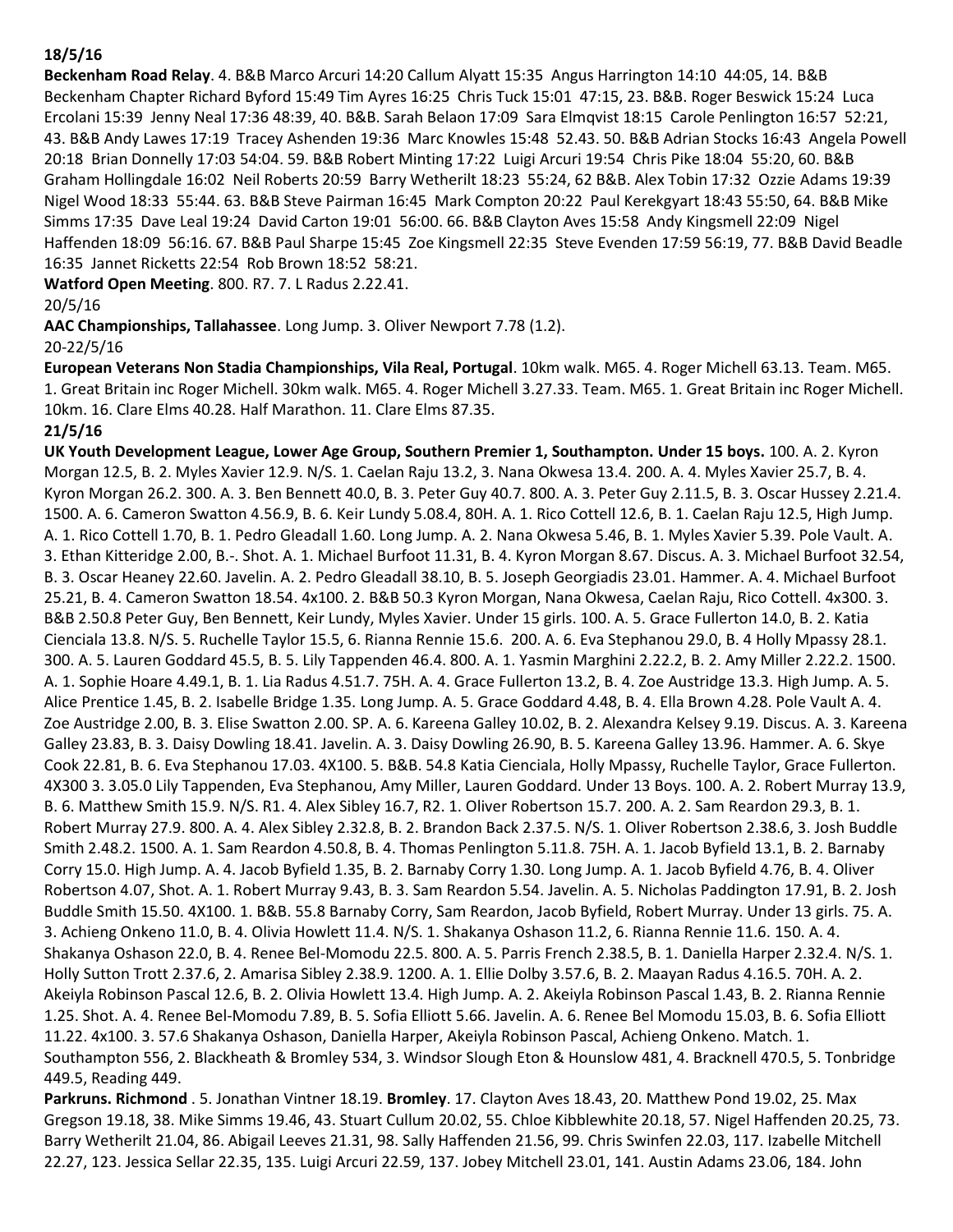Butler 24.02, 253. Nigel Bulmer 25.30, 259. Scott Bulmer 25.37, 322. Leszek Malynicz 27.10. **Greenwich.** 17. Jennie Neal 21.16 (first woman), 19. Adrian Stocks 21.20. **Bath Skyline**. 117. Chloe Haffenden 27.14. **Crystal Palace**. 117. John Fenwick 26.06, 244. Glen Read 42.33. **Lloyd park**. 14. Andy Lawes 21.09, 15. Sarah Belaon 21.25 (first woman), 20. Bob Minting 22.04. **Newbury**. 12. Robert Perry 20.01, 105. Adrian Perry 24.32. **Orpington**. 6. Harry Keene 20.38, 61. Mick Keene 26.10. **Southwark**. 32. Peter Hamilton 21.11. **Tonbridge**. 233. Andrew Kingsmell 28.17. **Peckham Rye**. 53. Peter Rogers 22.49. **Chelyabinsk**. 53. James Perry 26.43

### **22/5/16**

**Southern Athletics League, Hornchurch**. **Men.** 100. A. 4. Callum Gardiner 12.4, B. 4. Lewis Stickings 13.3. 200. A. 4. Callum Gardiner 25.2, B. 4. Lewis Stickings 27.1. 400. A. 4. Ben Sutton 53.2, B. 4. Tim Ayres 56.9. 800. A 2. Angus Harrington 2.03.0, B. 2. Tim Ayres 2.12.8. 1500. A. 2. Angus Harrington 4.31.3, B. 2. Gareth Evans 5.01.2. 3000. A. 1. Peter Tucker 9.17.4, B. 1. Gareth Evans 9.59.2. 110H. A. 3. Lewis Ely 26.9, B. -. 400H. A. 1. Bailey Stickings 56.0, B. 3. Tom Desborough 69.6. 3000s/ch. 2. Tom Desborough 11.08.4, 2. Gareth Evans 11.37.0. High Jump. A. 2. Lewis Ely 1.87, B. 3. Tim Ayres 1.23. Long Jump. A. 2. Ben Sutton 6.21, B. Callum Gardiner 5.31. Triple Jump. A. 3. Patrick Apatanku 12.62, B. 3. Lewis Ely 10.20. Pole Vault. A. 3. Lewis Stickings 3.00. B. -. Shot. A. 1. Alex Pope 12.76, B. 1. Steve Timmins 12.10. Discus. A. 3. Steve Timmins 37.67, B. Alex Pope 37.64. Javelin. A. 3. Angus Harrington 42.65, B. 2. Alex Pope 37.37. Hammer. A. 2. Steve Timmins 43.55, B. 1. Alex Pope 41.44. 4x100 3. B&B 46.5. 4x400. 2. B&B. 3.42.2. **Women**. 100. A. 1. Vivien Olatunji 12.4, B. 1. Modupe Shokunbi 12.6. 200. A. 1. Immanuela Aliv 25.3, B. 1. Isio Orogun 26.7. 400. A. 1. Becky McLinden 58.5, B. 1. Krystal Galley 58.5. 800. A. 1. Leah Everson 2.24.3, B.-. 1500. A. 2. Jessica Jones 5.08.1, B. 2. Danielle Critchley 5.38.8. 5000. A. 2. Carole Penlington 18.25.1, B. 2. Amber Reed 19.42.8. 100H. A. 1. Anastasia Davies 14.5, B. -. 400H. A. 3. Abigail Kingston 83.3. B.-.1500 s/ch. A. 3. Ambr Reed 6.19.6. High Jump. A. 2. Tabitha Lisciotto 1.58, B. 1. Jamilya Robinson-Pascal 1.58. Long Jump. A. 2. Jamilya Robinson Pascal 5.36, B. 1. Toyin Orelaja 5.15. Triple Jump. A. 1. Anastasia Davies 11.90, B. 1. Toyin Orelaja 10.39. Pole Vault. A. 1. Jackie Montgomery 2.70. B. 1. Caitlin Chick 2.30. Shot. A. 1. Shaunagh Brown 13.16, B. 4. Eve Keith 6.35. Discus. A.1. Shaunagh Brown 47.45, B. 2. Anna Barnett 33.22. Javelin. A. 3. Ellie Moore 23.02, B. 3. Shaunagh Brown 22.46. Hammer. A. 1. Shaunagh Brown 53.75, B. 4. Jackie Montgomery 13.26. 4X100. -. 4X400. 1. B&B. 4.11.1. Male Athlete of The Match. Bailey Stickings. Female Athlete of the Match. Shaunagh Brown. Match Score. 1. Havering 205, 2. Blackheath & Bromley 198, 3. Luton 141, 4. Ashford 130.

**Loughborough International. Senior Men**. 100. B. 2. James Alaka 10.56 (0.3). 200. 4. James Alaka 21.00 (4.0). 3000. 8. Will Fuller 8.14.08, 12. Phil Sesemann 8.17.87. Long Jump. 7. Tom French 7.23 (0.4), 9. Mark Cryer 6.93 (0.1). **Senior Women**. 100. 2. Montell Douglas 11.52 (1.0). A. Montell Douglas DQ. C. 4. Maya Bruney 12.10 (1.7). 200. 1. Shannon Hylton 23.48 (3.2). B. 1. Montell Douglas 23.66 (1.9). 400. A. 7. Yimika Adewakun 57.05. 3000. 4. Niamh Bridson Hubbard 9.33.63, 13. Jess Keene 9.59.02. Long Jump. 1. Holly Mills 6.24 (-0.1). Triple Jump. 3. Chioma Matthews 13.20 (-0.2). Shot. 7. Divine Oladipo 14.05. Discus. 4. Divine Oladipo 45.14, 7. Sam Milner 43.39.

**Chislehurst Half Marathon.** 4. Tony Crowder 1.23.28, 51. Steve Evenden 1.42.28, 61. Mike Simms 1.43.59, 66. Chris Pike 1.44.39, 74. Paul Kerekgyarto 1.46.07, 80. Dave Leal 1.47.16, 122. Austin Adams 1.52.29, 160. John Isaacs 1.57.51, 180. Kieth Duffy Penny 1.59.46, 209. Nigel Bulmer 2.03.53, 333. Scott Bulmer 2.34.02.

**Royal Windsor Trail River Run**. 996. Andy Kingsmell 2.16.52.

### **23/5/16**

# **Club Open Meeting and Club Championships, Norman Park.**

100m Round 1. Ht.1. (1.2). 2. Adenekan Lipede U20M 11.30, 4. Ishmael Smith-John 11.39, 6. Luca Taylor U17M 11.53. Ht2. (1.9) 3. Ben Sutton U17M 11.47, 4. Will Pope U20M 11.52, 5. Rico Cottell U15B 11.83, 6. Kyron Morgan U15B 11.98, 7. Joe Freeman U20M 11.99. Ht3. (1.5). 1. Femi Sofolarin U17M 11.67, 2. Chizute Ogbedeh U17M 11.73, 4. Myles Xavier U15B 12.05, 5. Dylan Reeves-Fellows U20M 12.27, 7. Matt Adams U15B 12.89. H4. (1.3). 1. Caelan Raju U15B 12.41, 2. Katia Cienciala U15G 13.18, 3. Holly Mpassy U15G 13.34, 4. Antonia Alapafuja U17W 13.39, 5. L J Wright U15B 13.60, 6. Rachel Yeldham U17W 13.61. Ht5. (0.9). 1. Vyan Kana U15B 12.91, 2. Grace Fullerton U15G 13.26, 3. Robert Murray U13B 13.31, 4. Karina Harris U17G 13.43, 5. Sophia Harper U17W 13.56, 7. Gabrielle Dalsan U17W 13.76, 8. Madeleine Bonner U15G 13.98. Ht6. (0.4). 1. Amari Notion U17B 12.48, 2. Eloise Locke U17G 13.57, 4. Samuel Reardon U13B 13.61, 5. Rahmat Ottun U15G 13.65, 6. Esther Oniwinde U15G 14.22, 7. Katie Westpfel U15G 15.30. Ht7. (0.7). 1. Daniel Ainsworth U13B 13.64, 2. Louisa Vallins W35 14.01, 3. Lani Bakewell U15G 14.07, 4. Jonathan Abbott U15B 14.33, 5. Alex Kelsey U15M 14.38, 6. Greta May Elliott U15G 14.70. Ht8. (1.6). 1. Rianna Rennie U13G 14.47, 2. Olaide Akinbobola U13G 14.74, 3. Kelsey Pullin U13G 14.90, 5. Georgia Sullivan U13G 15.08, 6. Matthew Smith U13B 15.22, 7. Chloe Skipp U13G 15.26, 8. Adam Parkinson U13B 15.80. Ht9. (0.6). 6.Faith Mpassy U13G 16.12. Ht10. (1.4). 1. Akeiyla Robinson-Pascal U13G 14.02, 4. Renee Bel-Momodu U13G 14.25. 800m. Ht1. 3. Robert Suckling U15B 2.08.09, 5. Rowan Fuss U15B 2:12.63, 6. Chris Tuck SM 2.14.79, 7. Keir Lundy U15B 2.16.76, 8. Kelsi Cornish U17G 2.19.95, 9. Cameron Swatton U15B 2.24.28, 10. Grace Scopes U17G 2.24.85. Ht2. 1. Graham Hollingdale SM 2.23.68, 3. Lily Tappenden U15G 2.24.44, 5. Bob Minting M65 2.24.63, 6. Daniella Harper U13G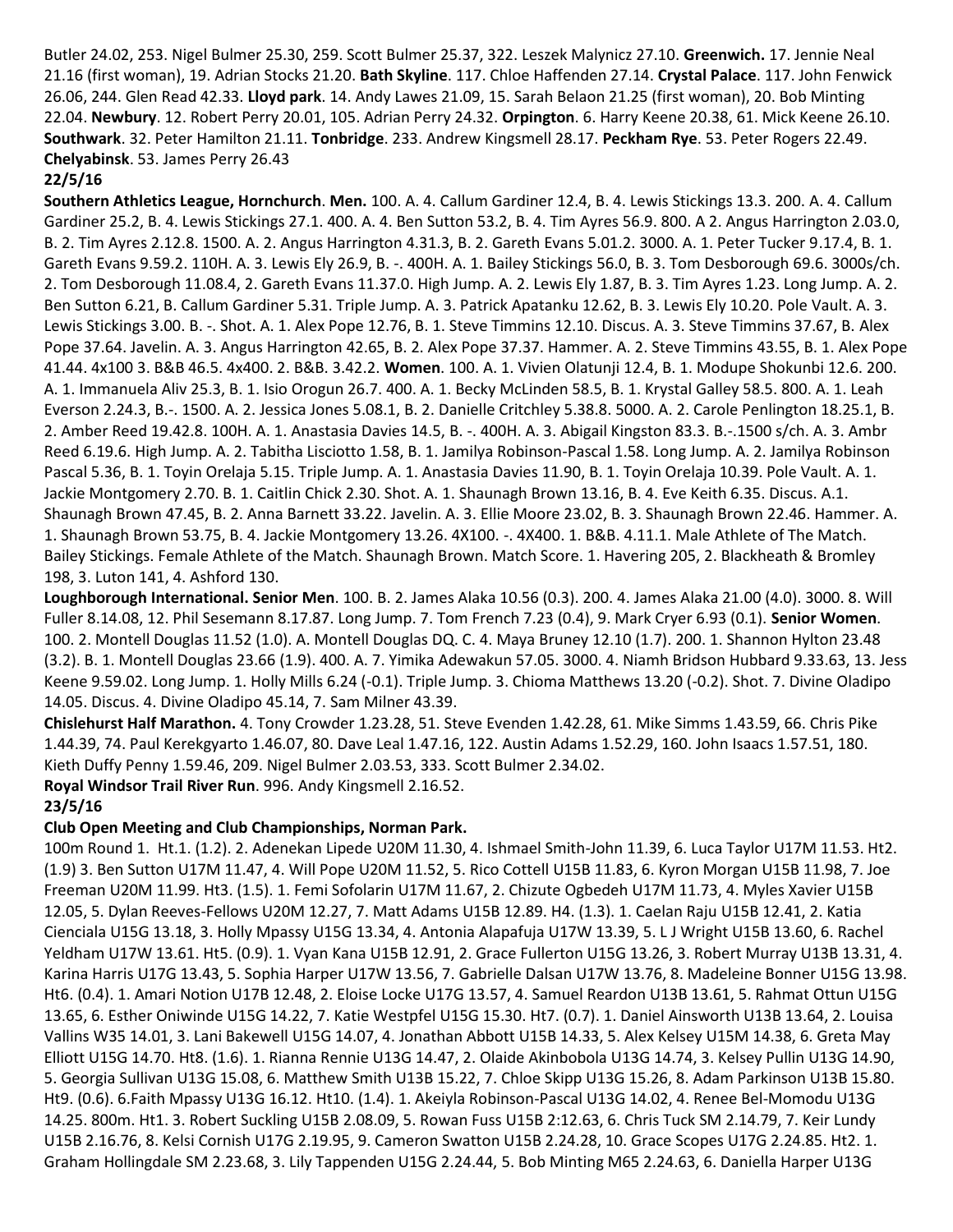2.32.51, 7. Alex Sibley U13M 2:33.86, 8. Benjamin Campbell U13B 2.37.28. Ht.3. 1. Ethan Kitteridge U15B 2.34.36, 2. Max Gregson U13B 2.36.55, 3. Isabelle Bridge U15G 2:36.78, 4. Donelle Yapp SW 2.37.68, 5. Emily Davis U15G 2:38.87. 100m Round 2. Ht1. (1.8). 3. Ishmael Smith-John SM 11.30, 6. Ben Sutton U17M 11.54, Adenekan Lipede U20M DNF. Ht2. (1.2). 1. Luca Taylor U17M 11.48, 3. Chizute Ogbedeh U17M 11.64, 4. Will Pope U20M 11.67, 5. Rico Cottell U15B 11.86, 6. Kyron Morgan U15B 12.02, 8. Joe Freeman U20M 12.11. Ht3. (0.9). 1. Myles Xavier U15B 11.96, 2. Aleksander Wiltshire U20M 11.98, 3. Dylan Reeves-Fellows U20M 12.14, 4. Amari Notion U17B 12.14, 6. Caelan Raju U15B 12.30. HT4. (1.7). 2. Katia Cienciala U15G 13.11, 3. Holly Mpassy U15G 13.12, 5. Robert Murray U13B 13.34. 6. Grace Fullerton U15G 13.36, 7. Karina Harris U17G 13.46, Antonia Alapafuja U17W DNF. Ht5. (1.1). 1. Rachel Yeldham U17W 13.45, 2. L J Wright U15B 13.54, 5. Sophia Harper U17W 13.65, 6. Samuel Reardon U13B 13.73. Ht6. (1.1). 1. Rahmat Ottun U15G 13.72, 2. Esther Oniwinde U15G 13.98, 3. Akeiyla Robinson-Pascal U13G 14.04, 4. Madeleine Bonner U15G 14.13, 5. Lani Bakewell U15G 14.17, 6. Alex Kelsey U15M 14.47, 7. Rianna Rennie U13G 14.56, 8. Olaide Akinbobola U13G 15.00. Ht7. (0.6). 1. Renee Bel-Momodu U13G 14.13, 2. Kelsey Pullin U13G 14.90, 5. Georgia Sullivan U13G 15.16, 7. Matthew Smith U13B 15.23, 8. Katie Westpfel U15G 15.24. Ht8. (1.0). 3. Adam Parkinson U13B 15.85, 4. Faith Mpassy U13G 16.63. 400m. Ht1. 1. Matthew Knight U17M 53.30, 2. Aleksander Wiltshire U20M 54.04, 3. Angus Harrington U17M 54.30, 5. Becky McLinden SW 58.37, 6. Rowan Fuss U15B 61.84. Ht2. 1. Robert Abbot U17M 60.30, 3. Myles Duffus U15B 63.06, 4. Kelsi Cornish U17G 64.89. 1500m. Ht1. 2. Lewis Mills U17B 4:12.63, 4. Chris Tuck SM 4:37.58, 5. Ben Gardiner U15B 4:43.14, 6. Samuel Reardon U13B 4:44.21, 8. Millie Smith U17G 4:53.24, 9. Jessica Neal U15G 4:55.04, 10. Ellie Dolby U13G 4:56.45, 11. Jessica Jones U23W 4:59.61, 12. Robert Perry U17M 5:00.73, 13. Amber Reed U23W 5:03.92, 14. Amy Leach U17G 5:13.06. Ht2. 3. Jennie Butler W35 5.17.09, 4. Tom Brash U13B 5.17.73, 5. Matthew Smith U13B 5.20.28, 7. Joanna Clowes U20W 5:22.84, 8. Amarisa Sibley U13G 5:28.22, 10. Adam Parkinson U13B 5.30.91, 11. Lorna Clowes U23M 5:32.59. Discus. U15G. 1. Kareena Galley 29.75. U13B. 1. Tom Brash 15.71. U15B. 1. Michael Burfoot 32.10, 4. Sean Lancaster 21.84. U17W. 1. 159 Carys Marsden 34.45, 2. Eve Keith 34.10. U20W. 1. Anna Barnett 33.78. U17M. 2. James Lancaster 34.69. Shot. U13G. 1. Renee Bel-Momoda 7.53, 2. AmarIsa Sibley 4.96. U15G. 1. Kareena Galley 9.93. U13B. 1. Robert Murray 9.46, 2. Alex Sibley 3.90. U15B. 1. Michael Burfoot 11.97. U17W. 1. Eve Keith 10.88. Pole Vault. 1. Christina Moore 3.25, 2. Frankie Scrivener U17M 3.15, 3. George Pope U17M 3.15, 4. Lewis Stickings U17M 2.95, 5. Eleanor Barrett U15G 2.80, 7. Jackie Montgomery W50 2.60, 11. Caitlin Chick U17W 2.20, 12. Ethan Kitteridge U15B 2.10, 13. Elise Swatton U15G 2.10, 16. Zoe Austridge U15B 2.00. **25/5/16**

**Parris Handicap, Hayes.** 1 Heath Griffin 33.34 (24.19), 2. Neil Ives 33.35 (25:20), 3. Chris Tuck 33.45 (17:30), 4. Adrian Stocks 33.54 (19:54), 5. Penny Caudle 33.56 (26.56), 6. Dave Leal 34.03 (22.48), 7. Rod Harrington 34.05 (20.20), 8. Mike Simms 34.07 (20.37), 9. Andy Kingsmell 34.16 (25.01), 10. Paul Sharpe 34.18 (18.03), 11. Gerry Alger 34.20 (23.35), 12. Stuart Cullum 34.24 (19.54), 13. Ozzie Adams 34.27 (22.42), 14. Marco Arcuri 34.28 (16.43), 15. Graham Hollingdale 34.30 (18.30), 16. Angus Harrington 34.35 (16:35), 17. Luigi Arcuri 34.36 (22.51), 18. Paul Kerekgyarto 34.45 (21.15), 19. Jannet Ricketts 34.51 (26.51), 20. Clayton Aves 34.52 (18.37), 21. Bernie Bater 34.55 (21.40), 22. Scott Bulmer 34.56 (21.56), 23. Dave Carton 34.58 (21.28), 24. Zoe Kingsmell 35.11 (26.56), 25. Chris Pike 35.14 (21:29), 26. Mark Compton 35.20 (24:35), 27. Maz Turner 35.24 (29.24), 28. Iain Swatton 35.26 (21.26), 29. Rob Brown 35.30 (21.00), 30. Dave Beadle 35.34 (19.19), 31. Andy Lawes 35.36 (20.36), 32. James Neylon 35.44 (23.14), 33. Tim Ayres 35.53 (19:38), 34. Steve Evenden 36.31 (21.16), 35. Marc Knowles 36.35 (23.05), 36. Nigel Bulmer 36.43 (24.28), 37. Harry Louca 38.25 (31.25).

**London Schools Combined Events Championships, Lee Valley**. U15 Girls. Pentathlon. 11. Alice Prentice 2037. (800. 2.46.4, 75H. 16.2, High Jump. 1.50, Long Jump. 3.98. Shot. 6.40).

**Cambridge Harriers Open and BMC races, Sutcliffe Park**. 400. 2. Bailey Stickings 50.75. 1500. 9. Donelle Yapp 5.41.76. BMC 1500. B. 10 Sophie Hoare 4.41.78, 11. Yasmin Marghini 4.42.81.

**Active Newham Open**. 100. Men. Ht2. 5. Dean Hylton 10.81 (1.6). Ht3. 5. Toby Olubi 10.93 (1.2). 200. Ht1. 5. Dean Hylton 21.79 (1.5). Women. 100. Ht1. 4. Jazz Crawford 11.94 (1.1). 200. Ht1. 1. Jazz Crawford 24.51 (0.8). 400. Mxd. 4. Yimika Adewakun 57.67.

**Cambridgeshire AA Development Open, St Ives**. 100. HT1. 3. Elliot Holland 11.33 (1.0). HT2. 5. Belinda Clark 13.20 (1.1). 200. Ht2. 4. Belinda Clark 26.89 (0.8).

**Loughborough Students Open Meeting**. 400H. U18M. 1. Joe Fuggle 53.53.

**Rosenheim League East Division, Croydon**. 400. 1. Ocean Schwartz 50.21.

**26-28/5/16.**

**NCAA Championships DI East Preliminaries, Jacksonville, FL, USA.** Long Jump. 14. Oliver Newport 7.49 (1.8). Hammer. 4. Joe Ellis 68.25.

**27/5/16**

**Kent Masters League, Norman Park**. M35. 100. A. 6. Adrian Stocks 14.5, B. 6. Rob Brown 14.6. 800. A. 5. Gareth Evans 2.12.6, B. -. High Jump. 3. Steve Timmins 1.45. Shot. 1. Steve Timmins 11.81. Javelin. 2. Steve Timmins 40.27. 4x100. 6. B&B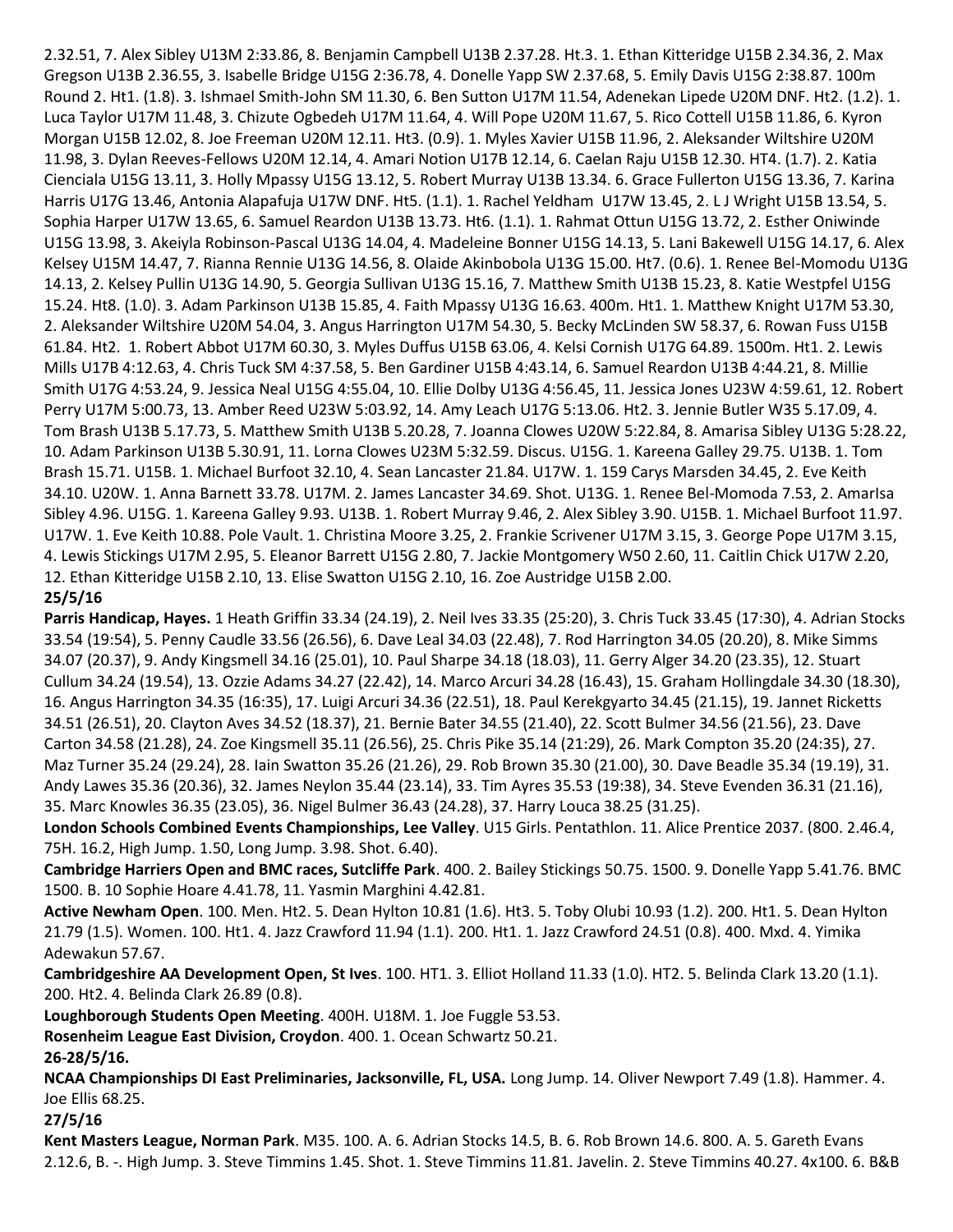56.0. Tom Phillips, Adrian Stocks, Gareth Evans, Bob Minting. M50. 100. 4. Tom Phillips 13.4. 800. 4. Tim Nash 2.26.1. High Jump. 3. Tim Nash 1.30. Shot. 4. Tim Nash 7.31. Javelin. 6. Ken Daniel 16.80. M60. 100. 3. Bob Minting 14.6. Shot. 4. Bob Minting 7.36. 800 n/s. Bob Minting 2.28.2. Match. 1. Dartford 66. 2. Cambridge Harriers 63. 3. Bexley 56. 4. Medway & Maidstone 48. 5. Blackheath & Bromley 41. 6. Ashford 40. Standings after 3 matches. 1. Dartford 17 (177), 2. Medway & Maidstone 13.5 (147), 3. Cambridge Harriers 12.5 (157), 4. Bexley 9 (148), 5. Ashford 7 (133), 6. Blackheath & Bromley 4 (102). W35. 100. A. 4. Jenny Neal 15.2, B. 4. Jane Bradshaw 18.1. 800. A. 1. Jennie Butler 2.34.1, B. Jane Bradshaw 2.44.2. Pole Vault. 2. Jenny Neal 1.40. Shot. 4. Carole Penlington 5.83. Javelin. 4. Carole Penlington 10.39. 4x100. 3. B&B. 64.1 Jenny Neal, Jane Bradshaw, Jackie Montgomery, Jennie Butler. W50. 100. Jackie Montgomery 15.3. 800. 1. Clare Elms 2.31.0. Pole vault. 1. Jackie Montgomery 2.50. Shot. -. Caroline Morten n/t. Javelin. 2. Caroline Morten 13.85. W60. 100. 3. Maz Turner 21.6. Shot. 5. Maz Turner 3.33. Match. 1. Dartford 77. 2. Blackheath & Bromley 60. 3. Bexley 56. 4. Cambridge Harriers 53. 5. Bromley Vets 36. Standings after 3 matches. 1. Dartford 18 (214). 2. Blackheath & Bromley 13 (152). 3. Bexley 12 (137). 4. Cambridge Harriers 10 (136) 5. Bromley Vets 7 (10).

**Last Friday Of The Month 5km, Hyde Park**. 34. Robert Perry 18.49, 174. Adrian Perry 22.42.

# **27-28/5/16**

**NCAA Championships DI West Preliminaries, Lawrence KS, USA**. Long Jump. 7. Jahisha Thomas 6.17 (0.0). Triple Jump. 26. Jahisha Thomas 12.52 (-0.5).

### **28/5/16**

**BMC Races Watford.** Men. 1500 A. 1. Phil Sesemann 3.43.48. B. 5. Will Fuller 3.48.32. Women. 1500. 10 Kelly Grant 4.28.87. **Meeting Internacional d'Atletisma Palafugell-Costa Brava, Spain.** 100 C. 7. Shayone Simao 12.20 (1.7).

**Big ish Jumps and Throws Festival, Bedford**. Men. Long Jump. 3. Tom French 7.44 (0.6). Triple Jump B. 7. Rob Sutherland 14.66 (1.7). Women. Triple Jump. 1. Chioma Matthews 13.34 (1.7).

**IFAM Outdoor Meeting, Oordegen-Lede, Belgium**. Women. 100 R2. 5. Jazz Crawford 12.08 (-0.2).

**UK Javelin Carnival, Loughborough**. U18 Women. 3. Eloise Locke 42.10.

**London Colleges Series, Battersea**. Women 100. R2. 1. Rachel Dickens 12.41. 200. R2. 1. Rachel Dickens 24.64.

**Kent Roadrunner Marathon, Gravesend**. 56. Alexis Tobin 3.32.01, 240. Pete Rogers 4.22.21.

**Parkruns. Bromley.** 14. Eddie Sellar 18.59, 23. Oliver Robertson 19.41, 24. Rod Harrington 19.45, 28. Mike Simms 20.03, 43. Matthew Pond 20.50, 61. Jessica Sellar 21.23, 72. Iain Swatton 21.38, 97. Scott Bulmer 22.14, 110. Chris Swinfen 22.30, 122. Jobey Mitchell 22.47, 134. Austin Adams 23.02, 150. Izabelle Mitchell 23.21, 157. Luigi Arcuri 23.26, 202. Nigel Bulmer 24.27, 231. Andrew Pino 25.10, 296. Sally Smith 26.31, 493. Bernard Wilson 32.19. **Bexley**. 13. Nick Barber 21.26, 28. Chris Pike 22.31, 102. Andrew Kingsmell 27.02, 133. Zoe Kingsmell 28.34. **Bath Skyline**. 50. Nigel Haffenden 22.35, 70. Sally Haffenden 23.19, 133. Chloe Haffenden 26.11. **Bournemouth**. 18. Jessica Neal 19.38. **Lloyd park**. 28. Sarah Belaon 21.15, 96. John Fenwick 26.52. **Dulwich**. 18. Cameron Swatton 19.29. **Hilly Fields**. 30. Bob Minting 21.39. **Orpington**. 5. Clare Elms 19.16 (first woman), 6. Harry Keene 19.28, 50. John Butler 25.27, 69. Mick Keene 26.27, 94. Dave Leal 28.12, 157. Karen Desborough 33.48. Pegwell Bay. 17. Paul Ross-Davies 20. **Peckham Rye.** 80. Maz Turner 29.56. **Penrose**. 4. Robert Perry 20.16, 29. Adrian Perry 25.01.

### **29/5/16.**

**NRW Gala, Bottrop, GER.** 100. 2. Adam Gemili 10.19 (1.9). HT4. 1. Adam Gemili 10.29 (1.1).

**Meeting Citta Di Gavardo, Italy.** 100. 1. Dina Asher Smith 11.22 (0.6), Ht4. 1. Dina Asher Smith 11.34 (-0.6).

**YDL Upper Age Group, Premier Division 1, South, Norman Park. Under 20 Men.** 100. A. 2. Shamar Thomas Campbell 10.86 (2.1), B. 2. Matthew Knight 11.32 (2.0). N/S. 6. Joe Freeman 11.85 (4.7). 200. 2. Shamar Thomas Campbell 22.26 (0.6), B. 3. Will Pope 23.39 (1.7). 400. A. 3. Ocean Schwartz 50.19, B. 1. Will Pope 52.44. 800. A. 2. James Habergham 1.55.70, B. 1. Joss Barber 2.01.52. 1500. A. 5. Marco Arcuri 4.27.35. B. 4. Charlie Davis 4.27.72. 3000. A. 1. Will Fuller 8.59.01, B. 1. Marco Arcuri 9.37.31. 110H. A.-, B.-. 400H. A. 1. Joe Fuggle (Ton/2<sup>nd</sup> claim) 54.81, 2. Bailey Stickings 56.03, B. Alexsander Wiltshire 62.95. 2000s/ch. A. 2. James Crawley 6.46.73, B. 2. Charlie Davis 7.20.14. High Jump. A. Aleksander Wiltshire 1.65, B.-. Long Jump. A. 2. Elliot Thorne 6.75, B. -. Triple Jump. A. 4. Dylan Reeves Fellows 11.30, B. Jacob Veerapen NJ. Pole Vault. A. 2. Frankie Scrivener 3.05, B.-. Shot. A. 3. Dele Aladese 11.21, B.-. Discus. A. 1. Dele Aladese 42.76, B.-. Javelin. A. 3. Nor Kasem 38.48, B.-. Hammer. A. 5. Dylan Reeves Fellows 23.29, B.-. 4X100. 2. B&B. 44.40 Luca Taylor, Korede Osinibi, Joe Freeman, Shamar Thomas Campbell. 4x400. 2. B&B. 3.26.97. James Habergham, Will Pope, Bailey Stickings, Ocean Schwartz. **Under 20 Women**. 100. A. Vivien Olatunji 12.17 (2.8), B. 1. Modupe Shokunbi 12.37 (1.6). 200. A. 1. Parris Johnson 25.52 (2.2), B. Modupe Shokunbi 26.29 (0.6). 400. A. 5. Elizabeth Ibidunni 61.27, B. 2. Niamh Bridson Hubbard 61.40. 800. A. 2. Jessica Keene 2.17.76, B. 2. Leah Everson 2.21.32. 1500. A. 1. Niam Bridson Hubbard 4.37.38, B. 1. Jessica Keene 4.43.48. 3000. A. 5. Chloe Kibblewhite 11.36.07, B. 3. Joanna Clowes 11.48.90. 100H. A. Isabella Hilditch 14.06 (2.3), B. 1. Anastasia Davies 14.57 (0.1). 400H. A. 4. Isabella Hilditch 71.38, B. 1. Anastasia Davies 73.84. 1500 s/ch. A. 2. Georgina Taylor 5.38.95, B. 2. Mary Guy 6.02.82. High Jump. A. 2. Jamilya Robinson Pascal 1.55, B. 2=. Isobel Reeves 1.40. Long Jump. 3. Jamilya Robinson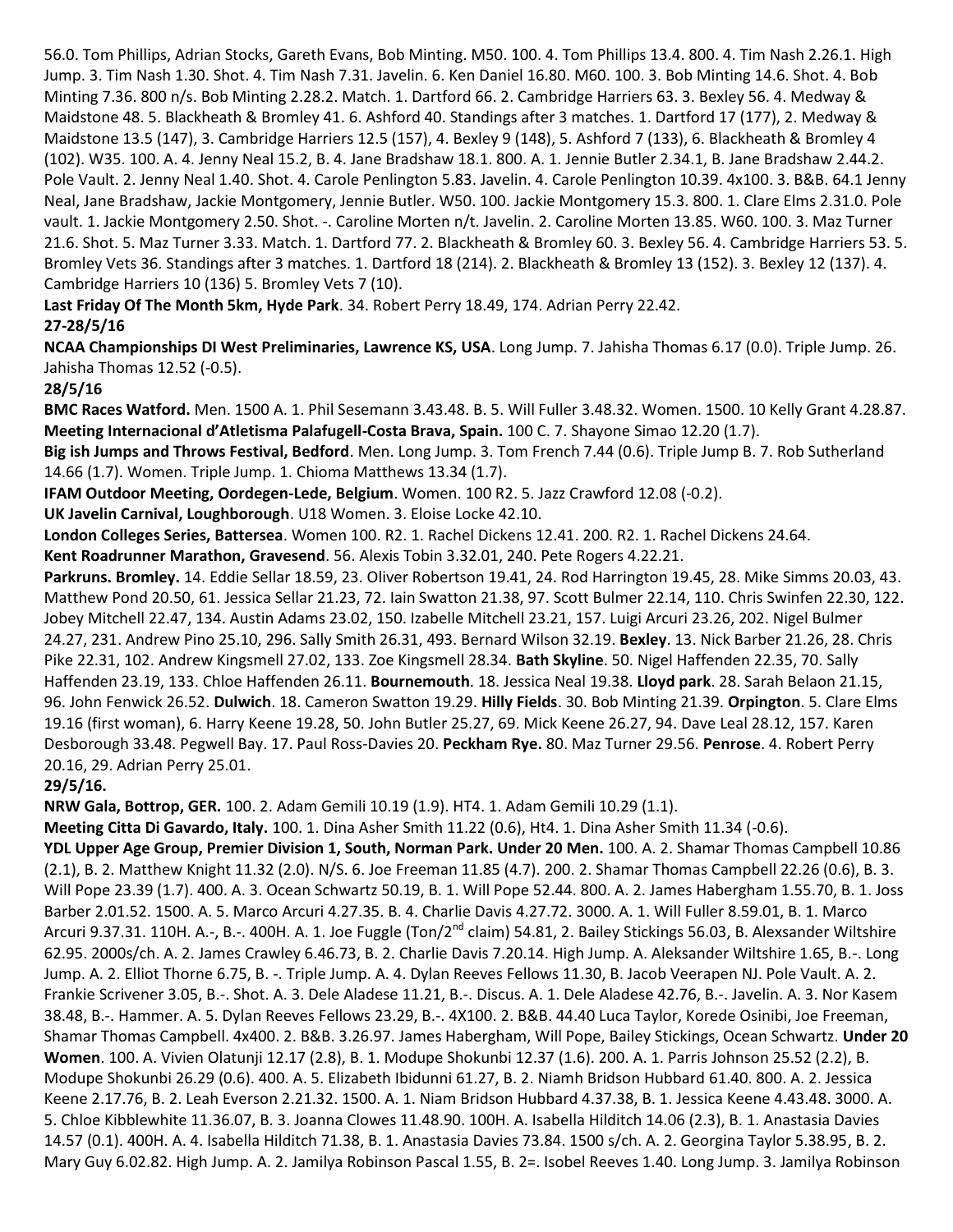Pascal 5.24, B.-. Triple Jump. A. 1. Anastasia Davies 11.76, B.-. Pole Vault. A. 1. Sophie Dowson 3.51. B.-. Shot. A. 1. Divine Oladipo 13.73, B.-. Discus. A. 1. Divine Oladipo 47.61, B. 1. Anna Barnett 33.70. Javelin. A. 5. Carys Marsden 19.25, B. -. Hammer. A. 4. Emma James 36.24. B.-. 4X100. 1. B&B. 48.52 Isabella Hilditch, Parris Johnson, Modupe Shokunbi, Vivien Olatunji. 4x400. 3. B&B 4.09.99 Elizabeth Ibidunni, Leah Everson, Jessica Keene, Niamh Bridson Hubbard. **Under 17 Men**. 100. A. 3. Chizute Ogbedeh 11.51 (2.8), B. 1. Jed Hamilton 11.54 (1.3). 200. A. 2. Matthew Knight 22.90 (2.5), B. Jed Hamilton DQ. 400. A. 2. Ben Sutton 52.83, B. 3. Edward Adams 57.40. 800. A. 3. Angus Harrington 2.00.26, B. 3. Oscar Hussey 2.10.86. 1500. A. 3. Lewis Mills 4.15.84, B. 3. Charlie Andrews 4.50.66. 3000. A. 3. Michael Eagling 9.41.45, B. 2. Callum Myatt 10.15.95. 100H. A. 2. William Adeyeye 13.71 (2.9), B. 1. Edward Adams 15.06 (1.3). 400H. A. 3. Coleman Corry 59.70. B. 1. Josh Watson 62.36. 1500 s/ch. A. 5. Angus Harrington 4.55.36, B. Oscar Hussey 5.09.14. High Jump. A. 2. Kelechi Aguocha 1.80, B. 1. Coleman Corry 1.60. Long Jump. A. 1. William Adeyeye 6.36, B. 1. Ben Sutton 6.31. Triple Jump. A. 3. Elliot Thorne 13.21, B.-. Pole Vault. A. 2. George Pope 3.20, B. 1. Lewis Stickings 3.05. Shot. A. 2. William Adeyeye 14.89, B. Elliot Thorne 11.87. Discus. A. 6. Edward Adams 28.62, B. 3. Nathan Sureshkumar 25.53. Javelin. A. Femi Sofolarin 49.61, B. Angus Harrington 39.14. Hammer. A. 2. James Lancaster 48.31, B. 1. Charlie Short 25.26. 4x100. 1. 44.57 Femi Sofolarin, Chizute Ogbedeh, Jed Hamlton, Matthew Knight. 4x400 3. 3.37.42 Josh Watson, Frankie Scrivener, Coleman Corry, Ben Sutton. **Under 17 Women**. 100. A. 1. Charmont Webster Tape 12.14 (1.5), B. Katie Woolcott 12.74 (0.3). 200. A. 2. Magda Cienciala 25.52, B. 3. Olivia Richer 25.89. 300. A. 5. Olivia Richer 42.97, B. 1. Yasmin Austridge 43.00. 800. A. 1. Katy Ann McDonald 2.16.79, B. 1. Grace Scopes 2.25.52. 1500. A. 1. Yasmin Austridge 4.57.30, B. 3. Stephanie Taylor 5.19.22. 3000. A. 4. Jessica Sellars 12.19.54, B. 3. Stephanie Taylor 12.22.87. 80H. A. 1. Holly Mills 11.36, B. 2. Kate Purser 12.46. 300H. 2. Kate Purser 47.50, B. 3. Catrin Murphy 48.72. 1500 s/ch. A 2. Lottie Weitzel 5.45.87, B.-. HJ. A.-, B-. Long Jump. A. 1. Holly Mills 6.16, B. 4. Sophia Harper 4.46. Triple Jump. A. 1. Nicole Farmer 10.78, B.-. Pole Vault. A. 2. Shaye Emmett 3.05, B. 2. Caitlin Chick 2.30. Shot. A. 1. Eloise Locke 13.40, B. 1. Eve Keith 10.50. Discus. A. 2. Eve Keith 32.96, B.-. Javelin. A. 1. Eloise Locke 41.58, B. 2. Ellie Moore 19.41. Hammer. A. 1. Victoria Wiltshire 54.08, B. 1. Carys Marsden 43.21. 4x100. 2. 48.57 Olivia Richer, Katie Woolcott, Magda Cienciala, Charmont Webster Tape. 4x400. 1. 2.54.30 Kate Purser, Yasmin Austridge, Grace Scopes, Katy Ann McDonald. Match Result. 1. Blackheath & Bromley 843, 2. Windsor, Slough, Eton & Hounslow 671, 3. Reading 622.5, 4. Shaftesbury Barnet 618.5, 5. Tonbridge 559, 6. Enfield & Haringey 439. League Standings. 1. Blackheath & Bromley 12 (1659), 2. Windsor Slough Eton & Hounslow 9 (1367.5), 3. Reading 9 (1340.5), 4. Shaftesbury Barnet 6 (1245.5), 5. Tonbridge 4 (1021.5), 6. Enfield & Haringey 2 (849).

**Edinburgh Marathon**. 401. Steve Pairman 3.16.44, 857. Mark Ellison 3.31.18, 980. Will Brindley 3.37.37. Vitality Westminster Mile. Olympian Men. 4. Roy Dickens (M55) 6.27, 20. Shaun Lightman (M70) 9.15. U17W. 7. Naomi Kingston 6.21. U15 Girls. 1. Yasmin Marghini 5.03, 2. Sophie Hoare 5.09, 4. Lia Radus 5.13. Under 13 Boys. 1. Rowan Fuss 4.45, 56. Callum Horton 6.31. U13 Girls. 22. Holly Sutton Trott 5.56.

**Yorkshire RWC Festival of Walking, Kirkby Fleetham**. 35km. 5. David Hoben 4.50.47. **30/5/16**

**Vitality London 10,000**. 224. Chris Tuck 35.52, 271. Jon Vintner 36.32, 344. Carole Penlington 37.25, 768. Sarah Belaon 40.59, 1006. Jennifer Neal 42.27, 2223. Tim Ward 47.30, 2238. Ronnie Chung 47.33, 2554. Kieth Duffy-Penny 48.40, 4036. Isobel Harrington 52.42, 5425. Andy Kingsmell 54.35, 8048. Maz Turner 1.02.10.

### **25 years ago in 1991**

Blackheath win the opening National Junior League Division One match of the season at Crystal Palace. Among the A string winners are Michael Nartey with an equal league record in the 200; Jonathan Tullett 110H, Noel Levy 400 hurdles, Jason Mulcahy shot, Richard Samuel javelin, and the 4x400 quartet, who set a League record. Bromley Ladies win the Div 2 East match with victories for Joice Maduaka (100 and high jump), Gillian Stacey 800, Karyn O Mahoney 400 hurdles, Shani Anderson triple jump, and Ujo Efobi shot and discus.

Blackheath finish 4<sup>th</sup> in the opening British Athletics League Division Two match at Cardiff. Highlight is a win for Dave Lee in the steeplechase in 8.59.5. Bromley finish 4<sup>th</sup> in the UK Womens League Div Three match at Crystal Palace. Athlete of the Match is Debbi Marti who sets a League record and outdoor pb of 1.91 in the high jump. Myrtle Augee wins the shot by nearly five metres with a throw of 17.95. Further senior wins come from Lisa Thompson (800) and Julie Stacey (3000); and Laura Cross wins the Inters 80 hurdles.

Blackheath youngsters win the Young Athletes League match at Croydon by 75 points. David Gilkes is Athlete Of The Match. At the County Championships there are wins for Nigel Keogh (400), Jamie Quarry (110 hurdles), Andy Hodge (high jump), Neal Brunning (shot), Julie Stacey (800), Gillian Stacey (1500), Patricia Byford (100 hurdles) and Myrtle Augee (shot). At the Southern Under 20 championships victories come from Gillian Stacey (800), Julie Stacey (1500) and Patricia Byford (400 hurdles). It is a memorable championships for Mark Purser. He is disqualified in the 400 hurdles, has a DNF in the 110 hurdles and is rewarded with his picture appearing on the cover of Athletics Weekly!